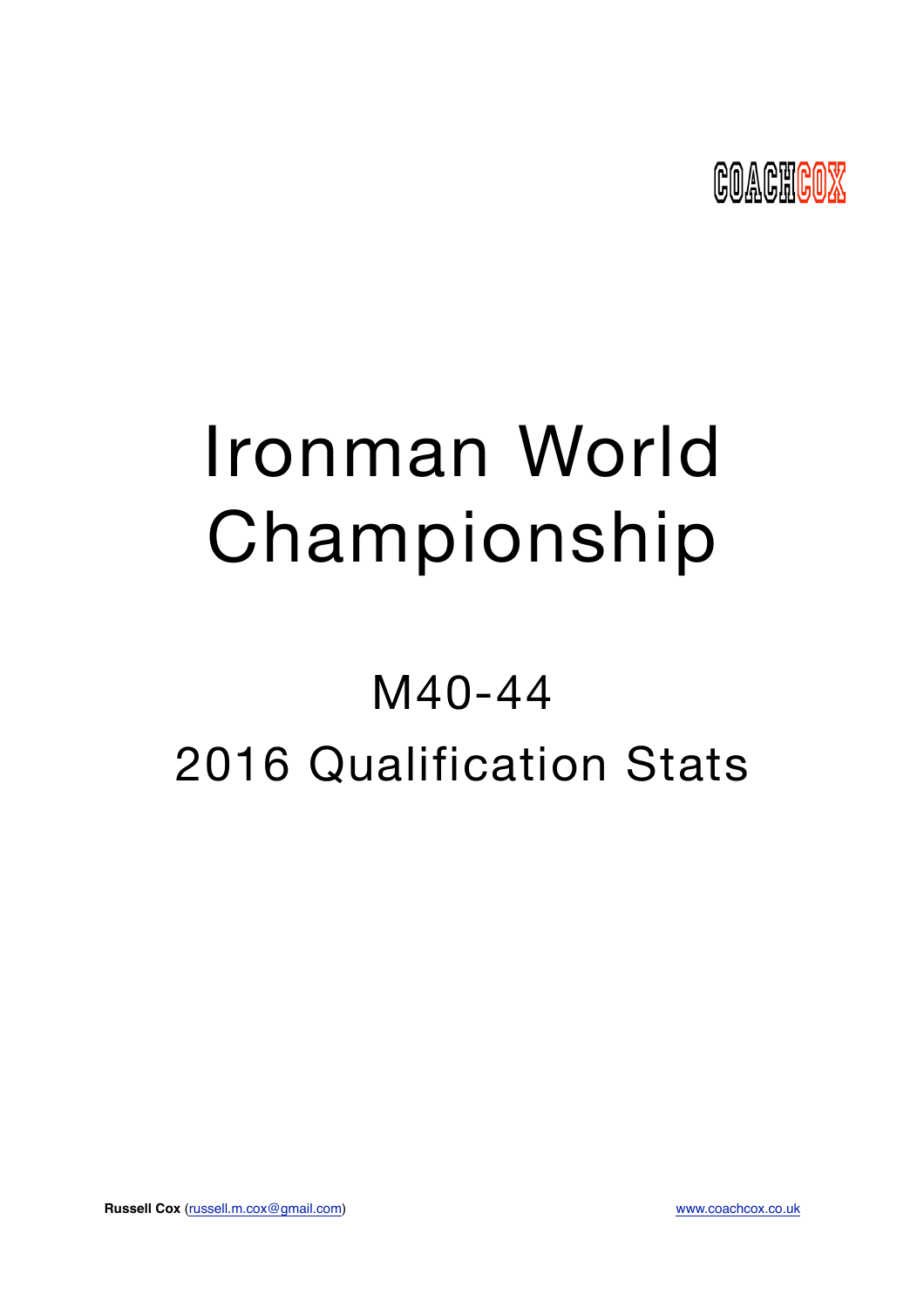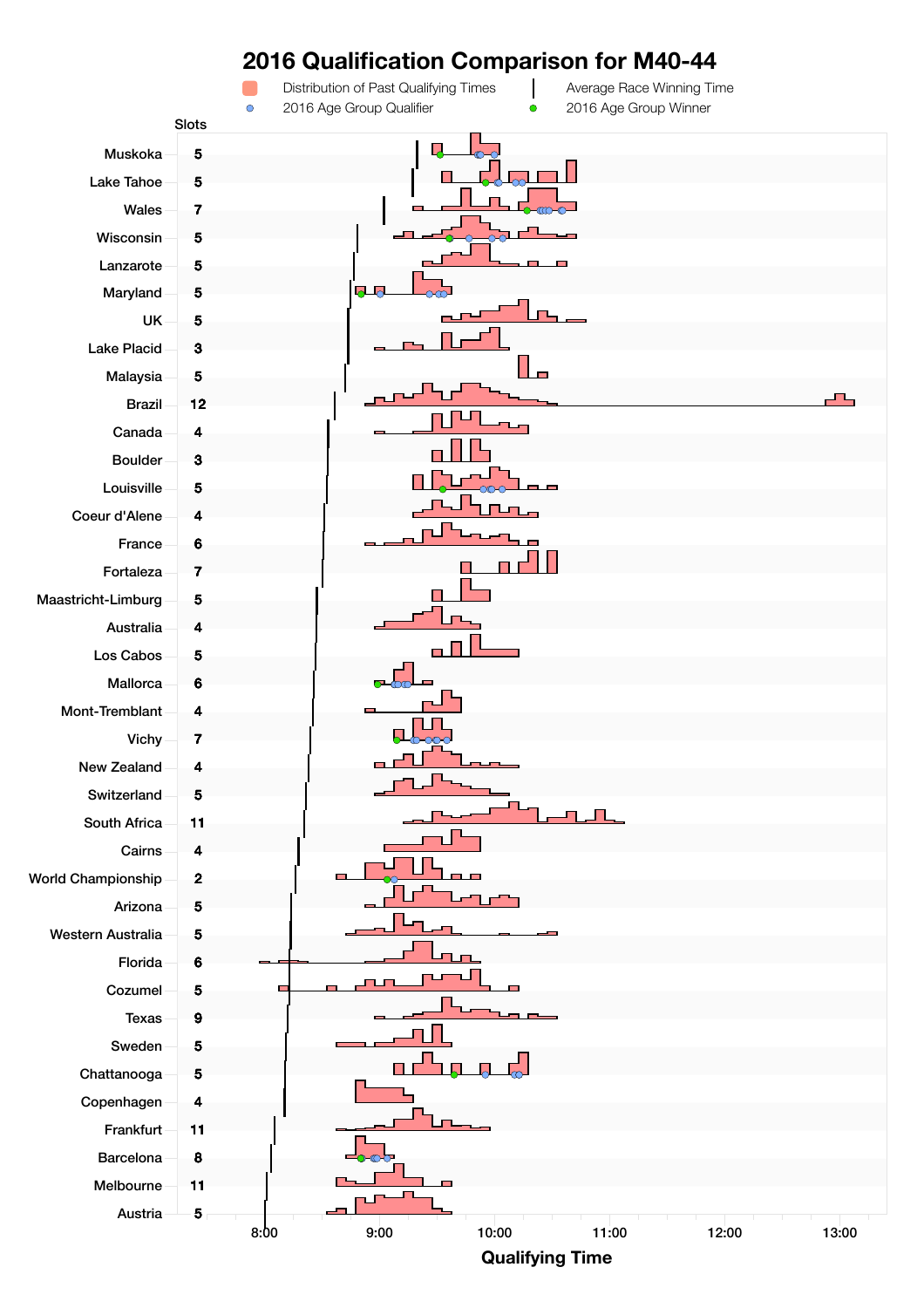## M40-44 Past Qualifying Times

## **Ironman Vichy (7 Kona Slots)**

| Year    | <b>Male Winning Time</b> | <b>Age Group Winning Time</b> | 7th Place Age Group Time |
|---------|--------------------------|-------------------------------|--------------------------|
| 2015    | 8:23:49                  | 9:08:55                       | 9:35:01                  |
| Average | 8:23:49                  | 9:08:55                       | 9:35:01                  |

#### **Ironman Muskoka (5 Kona Slots)**

| Year    | <b>Male Winning Time</b> | <b>Age Group Winning Time</b> | 5th Place Age Group Time |
|---------|--------------------------|-------------------------------|--------------------------|
| 2015    | 9:19:28                  | 9:31:32                       | 9:59:48                  |
| Average | 9:19:28                  | 9:31:32                       | 9:59:48                  |

#### **Ironman Wisconsin (5 Kona Slots)**

| Year    | <b>Male Winning Time</b> | <b>Age Group Winning Time</b> | 5th Place Age Group Time |
|---------|--------------------------|-------------------------------|--------------------------|
| 2003    | 8:55:26                  | 9:51:32                       | 10:37:54                 |
| 2004    | 8:52:33                  | 9:51:35                       | 10:20:04                 |
| 2005    | 9:01:34                  | 9:51:19                       | 10:38:02                 |
| 2006    | 9:07:24                  | 9:48:35                       | 10:26:09                 |
| 2007    | 8:52:49                  | 9:40:51                       | 10:01:27                 |
| 2008    | 8:43:29                  | 9:40:52                       | 9:56:01                  |
| 2009    | 8:45:19                  | 9:31:54                       | 9:57:27                  |
| 2010    | 8:38:32                  | 9:13:25                       | 9:44:50                  |
| 2011    | 8:45:18                  | 9:12:44                       | 10:07:21                 |
| 2012    | 8:32:51                  | 9:08:18                       | 9:52:17                  |
| 2013    | 8:40:15                  | 9:14:45                       | 10:23:22                 |
| 2014    | 8:31:20                  | 9:42:04                       | 9:53:26                  |
| 2015    | 8:59:59                  | 9:36:15                       | 10:04:10                 |
| Average | 8:48:13                  | 9:34:09                       | 10:09:25                 |

## **Ironman Wales (7 Kona Slots)**

| Year    | <b>Male Winning Time</b> | <b>Age Group Winning Time</b> | 7th Place Age Group Time |
|---------|--------------------------|-------------------------------|--------------------------|
| 2011    | 9:04:20                  | 9:45:06                       | 10:27:54                 |
| 2012    | 8:52:43                  | 9:18:45                       | 9:49:46                  |
| 2013    | 9:09:10                  | 10:01:04                      | 10:31:08                 |
| 2014    | 9:07:28                  | 9:53:53                       | 10:42:16                 |
| 2015    | 8:57:33                  | 10:16:51                      | 10:35:23                 |
| Average | 9:02:14                  | 9:51:07                       | 10:25:17                 |

#### **Ironman Lake Tahoe (5 Kona Slots)**

| Year    | <b>Male Winning Time</b> | <b>Age Group Winning Time</b> | 5th Place Age Group Time |
|---------|--------------------------|-------------------------------|--------------------------|
| 2013    | 8:55:14                  | 9:36:27                       | 10:38:37                 |
| 2015    | 9:39:23                  | 9:55:15                       | 10:14:19                 |
| Average | 9:17:18                  | 9:45:51                       | 10:26:28                 |

#### **Ironman Mallorca (6 Kona Slots)**

| Year    | <b>Male Winning Time</b> | <b>Age Group Winning Time</b> | 6th Place Age Group Time |
|---------|--------------------------|-------------------------------|--------------------------|
| 2014    | 8:34:02                  | 9:09:03                       | 9:23:30                  |
| 2015    | 8:17:22                  | 8:58:55                       | 9:14:41                  |
| Average | 8:25:42                  | 9:03:59                       | 9:19:05                  |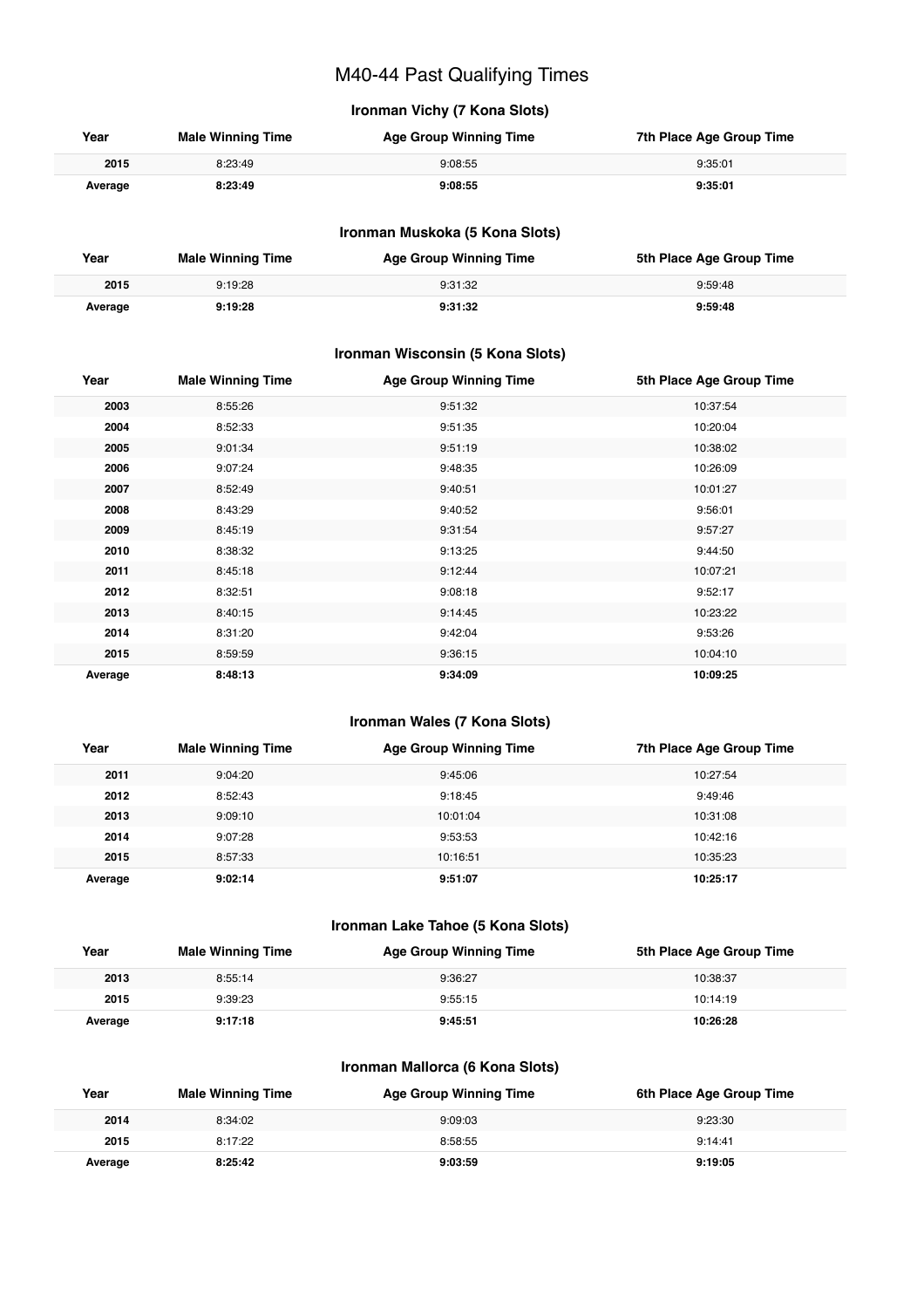#### **Ironman Chattanooga (5 Kona Slots)**

| Year    | <b>Male Winning Time</b> | <b>Age Group Winning Time</b> | 5th Place Age Group Time |
|---------|--------------------------|-------------------------------|--------------------------|
| 2014    | 8:12:32                  | 9:08:18                       | 9:27:59                  |
| 2015    | 8:08:32                  | 9:38:50                       | 10:12:43                 |
| Average | 8:10:32                  | 9:23:34                       | 9:50:21                  |

## **Ironman Barcelona (8 Kona Slots)**

| Year    | <b>Male Winning Time</b> | <b>Age Group Winning Time</b> | 8th Place Age Group Time |
|---------|--------------------------|-------------------------------|--------------------------|
| 2014    | 8:04:13                  | 8:45:21                       | 8:59:03                  |
| 2015    | 8:02:20                  | 8:50:10                       | 9:03:53                  |
| Average | 8:03:16                  | 8:47:45                       | 9:01:28                  |

## **Ironman World Championship (2 Kona Slots)**

| Year    | <b>Male Winning Time</b> | <b>Age Group Winning Time</b> | 2nd Place Age Group Time |
|---------|--------------------------|-------------------------------|--------------------------|
| 2003    | 8:59:36                  | 9:23:00                       | 9:32:06                  |
| 2004    | 8:33:29                  | 9:37:39                       | 9:50:35                  |
| 2005    | 8:14:17                  | 9:02:25                       | 9:03:51                  |
| 2006    | 8:11:56                  | 8:58:55                       | 9:18:41                  |
| 2007    | 8:15:34                  | 9:12:35                       | 9:30:08                  |
| 2008    | 8:17:45                  | 9:14:37                       | 9:23:06                  |
| 2009    | 8:20:21                  | 9:22:33                       | 9:26:31                  |
| 2010    | 8:10:37                  | 9:07:50                       | 9:13:17                  |
| 2011    | 8:03:56                  | 8:53:26                       | 8:54:55                  |
| 2012    | 8:18:37                  | 8:54:17                       | 9:14:32                  |
| 2013    | 8:12:29                  | 8:41:22                       | 9:00:41                  |
| 2014    | 8:14:18                  | 9:09:51                       | 9:11:16                  |
| 2015    | 8:14:40                  | 9:03:53                       | 9:07:37                  |
| Average | 8:19:02                  | 9:07:52                       | 9:17:28                  |

## **Ironman Louisville (5 Kona Slots)**

| Year    | <b>Male Winning Time</b> | <b>Age Group Winning Time</b> | 5th Place Age Group Time |
|---------|--------------------------|-------------------------------|--------------------------|
| 2007    | 8:38:39                  | 9:18:33                       | 10:11:22                 |
| 2008    | 8:33:58                  | 10:01:29                      | 10:28:55                 |
| 2010    | 8:29:59                  | 9:32:51                       | 10:08:26                 |
| 2011    | 8:27:36                  | 9:29:05                       | 9:51:54                  |
| 2012    | 8:42:44                  | 9:21:45                       | 10:02:39                 |
| 2013    | 8:21:34                  | 9:19:34                       | 9:42:48                  |
| 2014    | 8:24:44                  | 9:20:15                       | 9:52:38                  |
| 2015    | 8:48:53                  | 9:32:55                       | 10:03:53                 |
| Average | 8:33:30                  | 9:29:33                       | 10:02:49                 |

## **Ironman Maryland (5 Kona Slots)**

| Year    | <b>Male Winning Time</b> | <b>Age Group Winning Time</b> | 5th Place Age Group Time |
|---------|--------------------------|-------------------------------|--------------------------|
| 2014    | 8:51:19                  | 9:18:00                       | 9:29:25                  |
| 2015    | 8:38:21                  | 8:50:21                       | 9:33:29                  |
| Average | 8:44:50                  | 9:04:10                       | 9:31:27                  |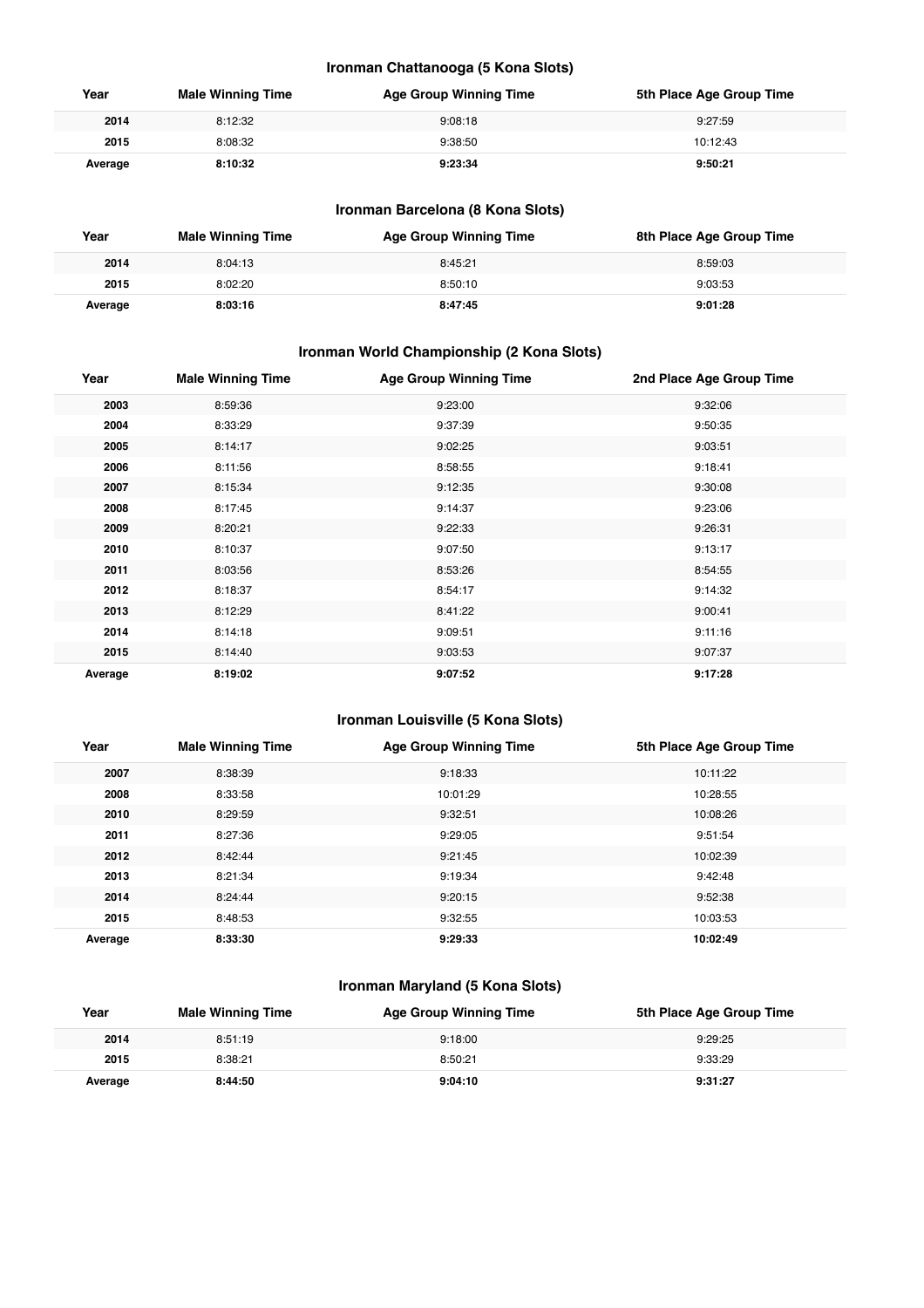#### **Ironman Los Cabos (5 Kona Slots)**

| Year    | <b>Male Winning Time</b> | <b>Age Group Winning Time</b> | 5th Place Age Group Time |
|---------|--------------------------|-------------------------------|--------------------------|
| 2013    | 8:26:48                  | 9:30:45                       | 10:11:26                 |
| 2014    | 8:26:15                  | 9:41:36                       | 9:52:49                  |
| Average | 8:26:31                  | 9:36:10                       | 10:02:07                 |

## **Ironman Florida (6 Kona Slots)**

| Year    | <b>Male Winning Time</b> | <b>Age Group Winning Time</b> | 6th Place Age Group Time |
|---------|--------------------------|-------------------------------|--------------------------|
| 2004    | 8:31:07                  | 9:24:30                       | 9:37:00                  |
| 2005    | 8:28:26                  | 9:13:02                       | 9:49:16                  |
| 2006    | 8:22:44                  | 9:21:29                       | 9:37:49                  |
| 2007    | 8:21:29                  | 9:10:36                       | 9:23:03                  |
| 2008    | 8:07:59                  | 9:00:42                       | 9:21:49                  |
| 2009    | 8:24:29                  | 9:05:40                       | 9:36:14                  |
| 2010    | 8:15:59                  | 9:18:02                       | 9:24:56                  |
| 2011    | 7:59:42                  | 9:24:36                       | 9:47:17                  |
| 2012    | 8:06:17                  | 9:13:01                       | 9:21:43                  |
| 2013    | 7:53:12                  | 8:57:28                       | 9:15:22                  |
| 2014    | 7:33:47                  | 7:58:41                       | 8:18:12                  |
| Average | 8:11:22                  | 9:06:09                       | 9:24:47                  |

## **Ironman Fortaleza (7 Kona Slots)**

| Year    | <b>Male Winning Time</b> | <b>Age Group Winning Time</b> | 7th Place Age Group Time |
|---------|--------------------------|-------------------------------|--------------------------|
| 2014    | 8:30:15                  | 9:47:24                       | 10:30:01                 |
| Average | 8:30:15                  | 9:47:24                       | 10:30:01                 |

#### **Ironman Malaysia (5 Kona Slots)**

| Year    | <b>Male Winning Time</b> | <b>Age Group Winning Time</b> | 5th Place Age Group Time |
|---------|--------------------------|-------------------------------|--------------------------|
| 2014    | 8:41:53                  | 10:14:55                      | 10:22:48                 |
| Average | 8:41:53                  | 10:14:55                      | 10:22:48                 |

## **Ironman Arizona (5 Kona Slots)**

| Year    | <b>Male Winning Time</b> | <b>Age Group Winning Time</b> | 5th Place Age Group Time |
|---------|--------------------------|-------------------------------|--------------------------|
| 2005    | 8:25:42                  | 9:43:29                       | 10:09:44                 |
| 2006    | 8:20:56                  | 9:39:07                       | 10:07:06                 |
| 2007    | 8:21:14                  | 9:48:09                       | 10:05:06                 |
| 2008    | 8:14:16                  | 9:11:38                       | 9:29:11                  |
| 2009    | 8:14:16                  | 9:11:38                       | 9:29:11                  |
| 2010    | 8:13:35                  | 9:10:33                       | 9:28:08                  |
| 2011    | 8:07:16                  | 9:06:21                       | 9:46:23                  |
| 2012    | 8:03:13                  | 9:09:39                       | 9:32:34                  |
| 2013    | 8:02:00                  | 8:54:51                       | 9:18:58                  |
| 2014    | 7:55:48                  | 9:10:56                       | 9:36:42                  |
| Average | 8:11:49                  | 9:18:38                       | 9:42:18                  |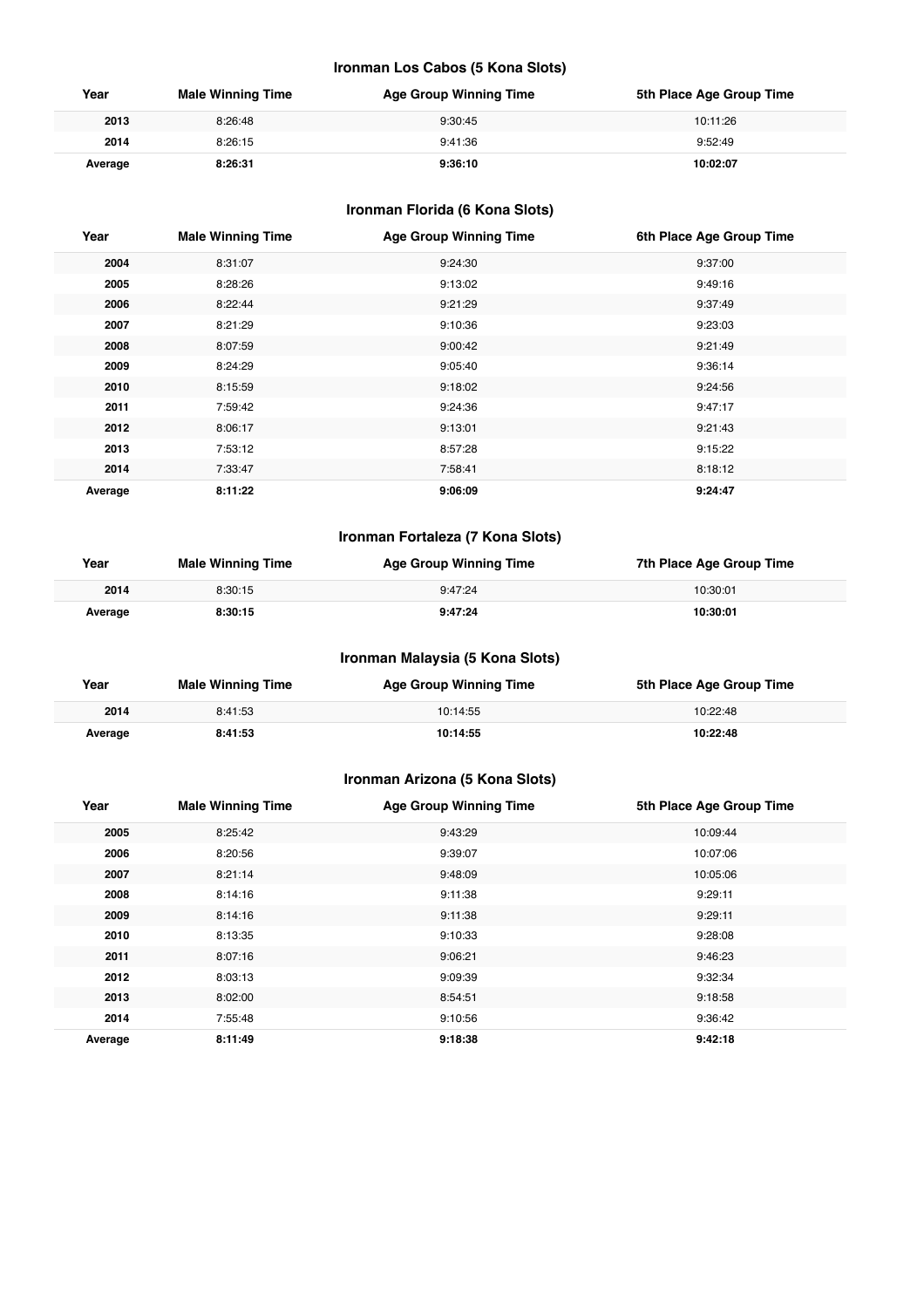#### **Ironman Cozumel (5 Kona Slots)**

| Year    | <b>Male Winning Time</b> | <b>Age Group Winning Time</b> | 5th Place Age Group Time |
|---------|--------------------------|-------------------------------|--------------------------|
| 2009    | 8:18:40                  | 9:43:41                       | 10:11:51                 |
| 2010    | 8:12:20                  | 8:12:20                       | 9:26:29                  |
| 2011    | 8:23:52                  | 9:20:16                       | 9:39:59                  |
| 2012    | 8:15:07                  | 9:14:22                       | 9:44:18                  |
| 2013    | 7:55:23                  | 8:51:31                       | 9:04:58                  |
| 2014    | 8:12:16                  | 9:31:33                       | 9:52:08                  |
| Average | 8:12:56                  | 9:08:57                       | 9:39:57                  |

## **Ironman Western Australia (5 Kona Slots)**

| Year    | <b>Male Winning Time</b> | <b>Age Group Winning Time</b> | 5th Place Age Group Time |
|---------|--------------------------|-------------------------------|--------------------------|
| 2004    | 8:16:00                  | 9:11:18                       | 9:39:48                  |
| 2005    | 8:27:36                  | 9:28:30                       | 10:32:13                 |
| 2006    | 8:08:57                  | 8:55:57                       | 9:10:47                  |
| 2007    | 8:06:00                  | 8:48:23                       | 9:11:32                  |
| 2008    | 8:07:06                  | 8:43:12                       | 9:20:52                  |
| 2009    | 8:13:59                  | 8:52:25                       | 9:36:05                  |
| 2010    | 8:14:01                  | 8:57:47                       | 9:20:57                  |
| 2011    | 8:12:39                  | 9:19:48                       | 9:34:01                  |
| 2012    | 8:29:06                  | 9:04:39                       | 9:33:14                  |
| 2013    | 8:08:16                  | 8:48:45                       | 9:11:30                  |
| 2014    | 8:05:58                  | 9:09:25                       | 9:22:16                  |
| Average | 8:13:36                  | 9:01:49                       | 9:30:17                  |

#### **Ironman New Zealand (4 Kona Slots)**

| Year    | <b>Male Winning Time</b> | <b>Age Group Winning Time</b> | 4th Place Age Group Time |
|---------|--------------------------|-------------------------------|--------------------------|
| 2003    | 8:22:04                  | 8:59:50                       | 9:56:56                  |
| 2004    | 8:30:29                  | 9:14:02                       | 10:07:51                 |
| 2005    | 8:20:14                  | 9:12:02                       | 10:00:36                 |
| 2007    | 8:26:33                  | 9:11:45                       | 9:40:51                  |
| 2008    | 8:24:49                  | 9:23:05                       | 9:32:05                  |
| 2009    | 8:18:04                  | 9:24:16                       | 9:38:19                  |
| 2010    | 8:21:52                  | 9:23:49                       | 9:43:30                  |
| 2011    | 8:31:07                  | 9:10:41                       | 9:37:04                  |
| 2013    | 8:15:35                  | 9:13:10                       | 9:37:36                  |
| 2014    | 8:17:33                  | 9:00:59                       | 9:48:12                  |
| 2015    | 8:22:13                  | 9:12:59                       | 9:33:18                  |
| Average | 8:22:46                  | 9:13:19                       | 9:45:07                  |

#### **Ironman Melbourne (11 Kona Slots)**

| Year    | <b>Male Winning Time</b> | <b>Age Group Winning Time</b> | 11th Place Age Group Time |
|---------|--------------------------|-------------------------------|---------------------------|
| 2012    | 7:57:44                  | 8:58:06                       | 9:15:47                   |
| 2014    | 8:01:02                  | 8:37:48                       | 9:10:11                   |
| 2015    | 8:04:29                  | 8:39:04                       | 9:33:46                   |
| Average | 8:01:05                  | 8:44:59                       | 9:19:54                   |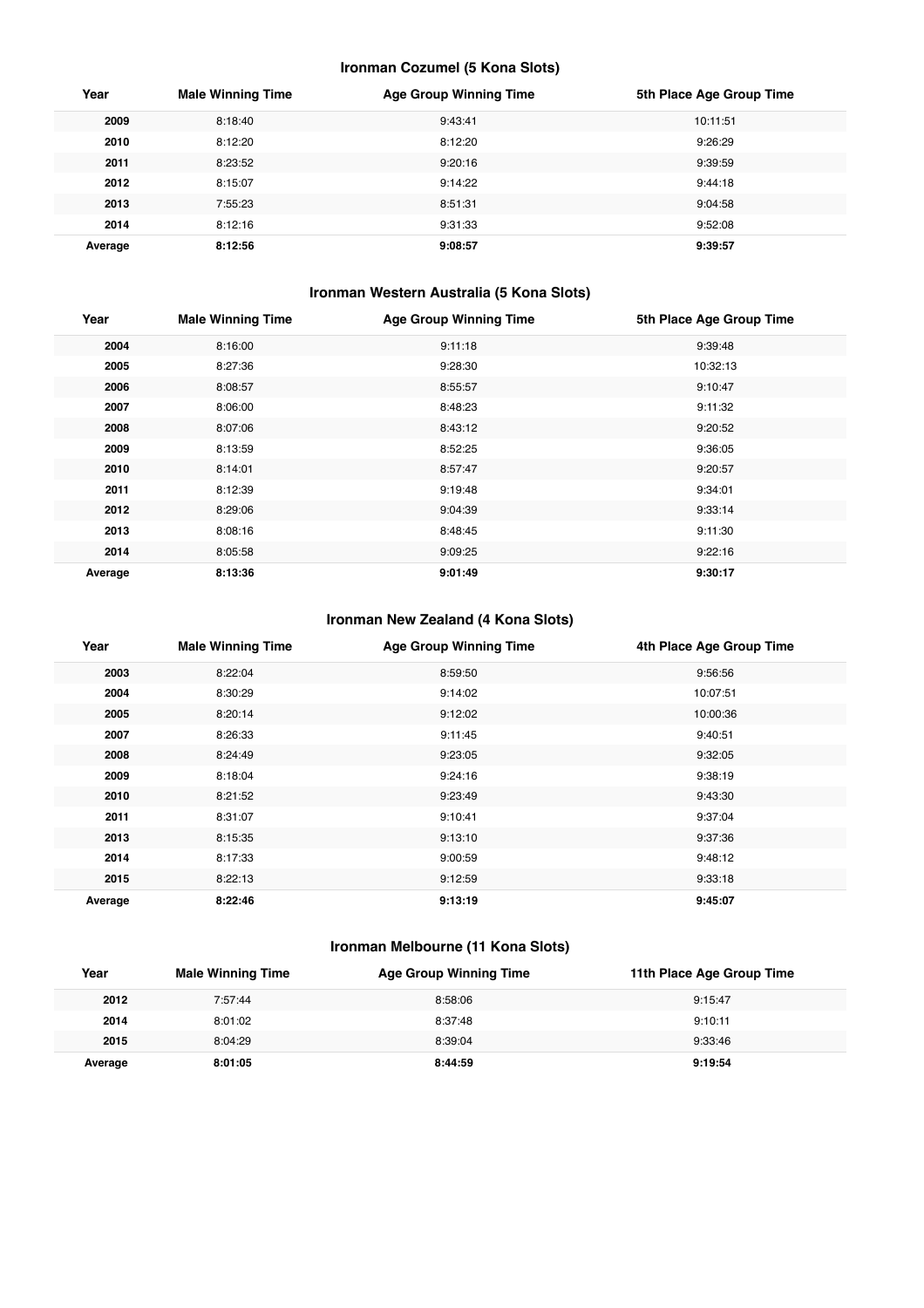## **Ironman South Africa (11 Kona Slots)**

| Year    | <b>Male Winning Time</b> | <b>Age Group Winning Time</b> | 11th Place Age Group Time |
|---------|--------------------------|-------------------------------|---------------------------|
| 2007    | 8:33:04                  | 10:05:31                      | 11:03:18                  |
| 2008    | 8:18:23                  | 9:40:18                       | 10:21:05                  |
| 2009    | 8:17:32                  | 9:45:17                       | 10:37:05                  |
| 2010    | 8:23:28                  | 9:29:37                       | 10:20:53                  |
| 2011    | 8:05:36                  | 9:30:44                       | 10:13:56                  |
| 2012    | 8:34:45                  | 9:37:21                       | 10:59:50                  |
| 2013    | 8:11:24                  | 9:18:26                       | 9:57:32                   |
| 2014    | 8:26:07                  | 9:29:28                       | 10:55:06                  |
| 2015    | 8:16:35                  | 9:13:13                       | 10:14:28                  |
| Average | 8:20:46                  | 9:34:26                       | 10:31:28                  |

## **Ironman Australia (4 Kona Slots)**

| Year    | <b>Male Winning Time</b> | <b>Age Group Winning Time</b> | 4th Place Age Group Time |
|---------|--------------------------|-------------------------------|--------------------------|
| 2005    | 8:25:44                  | 9:03:27                       | 9:31:07                  |
| 2006    | 8:20:42                  | 9:43:31                       | 9:50:18                  |
| 2007    | 8:21:49                  | 9:31:50                       | 9:41:59                  |
| 2008    | 8:31:33                  | 9:06:50                       | 9:44:18                  |
| 2009    | 8:24:53                  | 9:06:23                       | 9:35:32                  |
| 2010    | 8:23:54                  | 9:12:51                       | 9:20:15                  |
| 2011    | 8:29:28                  | 9:27:08                       | 9:40:23                  |
| 2012    | 8:17:38                  | 9:11:05                       | 9:29:07                  |
| 2013    | 8:30:23                  | 9:09:24                       | 9:29:18                  |
| 2014    | 8:35:18                  | 9:00:30                       | 9:36:30                  |
| 2015    | 8:35:53                  | 9:09:27                       | 9:28:37                  |
| Average | 8:27:01                  | 9:14:46                       | 9:35:13                  |

## **Ironman Texas (9 Kona Slots)**

| Year    | <b>Male Winning Time</b> | <b>Age Group Winning Time</b> | 9th Place Age Group Time |
|---------|--------------------------|-------------------------------|--------------------------|
| 2011    | 8:08:20                  | 9:33:08                       | 10:20:43                 |
| 2012    | 8:10:44                  | 9:02:11                       | 9:52:31                  |
| 2013    | 8:25:06                  | 9:36:27                       | 10:29:45                 |
| 2014    | 8:09:37                  | 9:17:57                       | 9:38:23                  |
| 2015    | 8:07:03                  | 9:25:21                       | 9:57:35                  |
| Average | 8:12:10                  | 9:23:00                       | 10:03:47                 |

## **Ironman Lanzarote (5 Kona Slots)**

| Year    | <b>Male Winning Time</b> | <b>Age Group Winning Time</b> | 5th Place Age Group Time |
|---------|--------------------------|-------------------------------|--------------------------|
| 2008    | 8:59:37                  | 9:37:43                       | 10:03:07                 |
| 2009    | 8:54:03                  | 9:35:16                       | 10:01:46                 |
| 2010    | 8:37:42                  | 9:26:13                       | 9:43:11                  |
| 2011    | 8:30:34                  | 9:34:07                       | 9:55:50                  |
| 2012    | 8:44:39                  | 9:51:14                       | 9:57:26                  |
| 2013    | 8:42:40                  | 9:37:35                       | 9:49:21                  |
| 2014    | 8:47:39                  | 9:26:54                       | 9:49:44                  |
| 2015    | 8:56:49                  | 10:11:53                      | 10:36:05                 |
| Average | 8:46:42                  | 9:40:06                       | 9:59:33                  |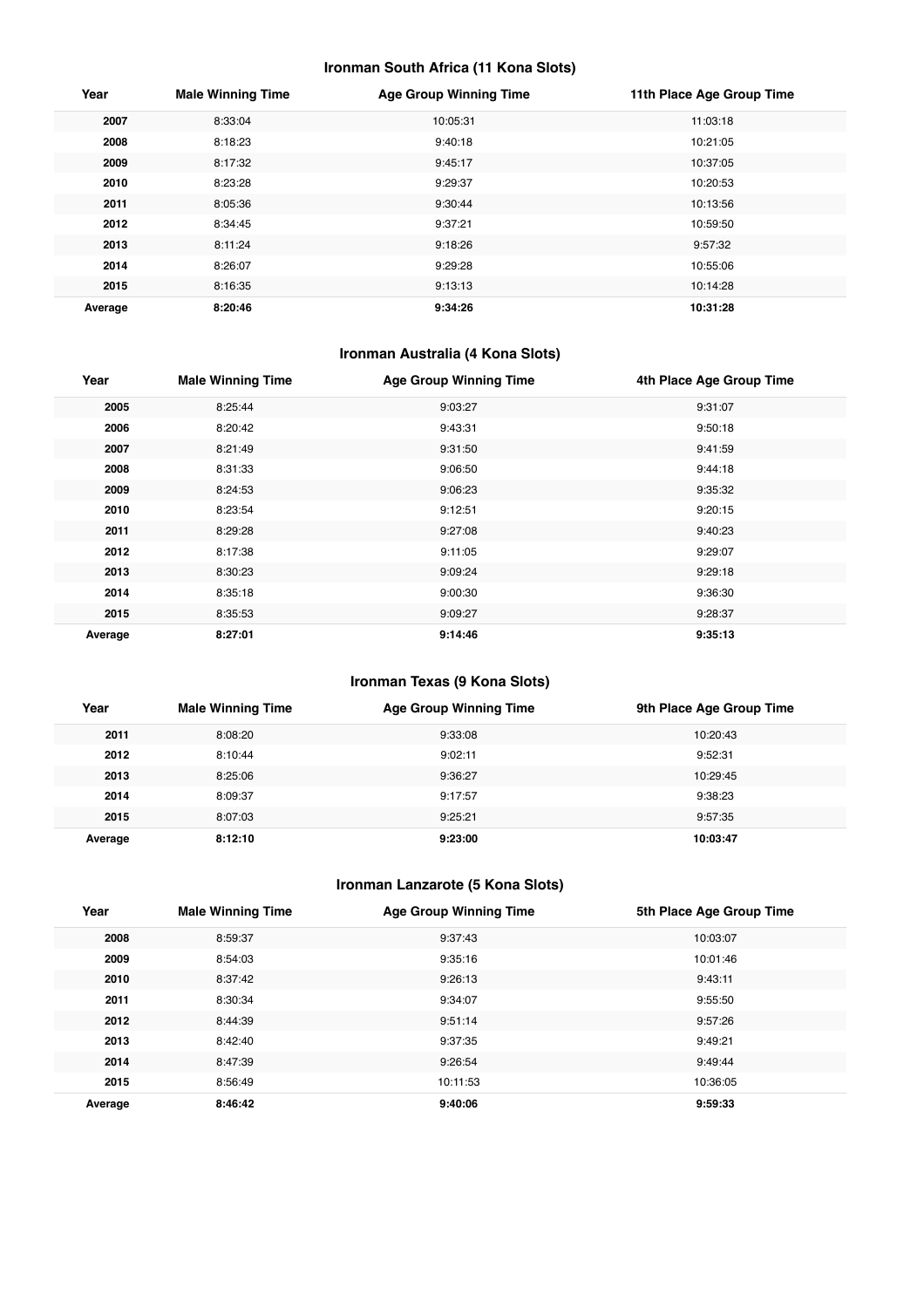## **Ironman Brazil (12 Kona Slots)**

| Year    | <b>Male Winning Time</b> | <b>Age Group Winning Time</b> | 12th Place Age Group Time |
|---------|--------------------------|-------------------------------|---------------------------|
| 2006    | 8:15:18                  | 9:26:22                       | 10:15:38                  |
| 2007    | 8:21:09                  | 9:07:42                       | 10:05:24                  |
| 2008    | 8:28:24                  | 9:40:14                       | 10:30:45                  |
| 2009    | 8:13:39                  | 9:22:12                       | 10:10:38                  |
| 2010    | 8:07:39                  | 9:15:48                       | 9:56:43                   |
| 2011    | 12:14:21                 | 12:55:12                      | 13:06:01                  |
| 2012    | 8:22:40                  | 9:17:11                       | 10:11:12                  |
| 2013    | 8:01:32                  | 8:59:51                       | 9:46:25                   |
| 2014    | 8:07:52                  | 9:01:00                       | 9:27:51                   |
| 2015    | 7:53:44                  | 8:55:33                       | 9:25:19                   |
| Average | 8:36:37                  | 9:36:06                       | 10:17:35                  |

## **Ironman France (6 Kona Slots)**

| Year    | <b>Male Winning Time</b> | <b>Age Group Winning Time</b> | 6th Place Age Group Time |
|---------|--------------------------|-------------------------------|--------------------------|
| 2005    | 8:49:06                  | 9:38:17                       | 10:19:29                 |
| 2006    | 8:33:55                  | 9:53:39                       | 10:18:17                 |
| 2007    | 8:38:45                  | 9:33:26                       | 10:07:51                 |
| 2008    | 8:34:18                  | 9:38:03                       | 10:04:48                 |
| 2009    | 8:30:06                  | 9:23:53                       | 9:41:44                  |
| 2011    | 8:28:30                  | 9:24:08                       | 9:52:02                  |
| 2012    | 8:21:51                  | 8:54:31                       | 9:36:03                  |
| 2013    | 8:08:59                  | 9:13:51                       | 9:34:15                  |
| 2014    | 8:33:22                  | 9:04:48                       | 9:32:39                  |
| 2015    | 8:27:32                  | 9:32:44                       | 9:45:53                  |
| Average | 8:30:38                  | 9:25:44                       | 9:53:18                  |

## **Ironman Cairns (4 Kona Slots)**

| Year    | <b>Male Winning Time</b> | <b>Age Group Winning Time</b> | 4th Place Age Group Time |
|---------|--------------------------|-------------------------------|--------------------------|
| 2012    | 8:15:04                  | 9:32:35                       | 9:44:24                  |
| 2013    | 8:17:43                  | 9:16:13                       | 9:47:36                  |
| 2014    | 8:20:15                  | 9:05:24                       | 9:27:18                  |
| 2015    | 8:18:01                  | 9:25:31                       | 9:49:40                  |
| Average | 8:17:45                  | 9:19:55                       | 9:42:14                  |

## **Ironman Austria (5 Kona Slots)**

| Year    | <b>Male Winning Time</b> | <b>Age Group Winning Time</b> | 5th Place Age Group Time |
|---------|--------------------------|-------------------------------|--------------------------|
| 2005    | 8:14:37                  | 9:04:08                       | 9:31:55                  |
| 2006    | 8:07:59                  | 9:08:05                       | 9:34:06                  |
| 2007    | 8:06:39                  | 8:58:26                       | 9:25:50                  |
| 2008    | 8:06:11                  | 9:05:53                       | 9:22:03                  |
| 2009    | 8:01:38                  | 9:11:12                       | 9:21:50                  |
| 2010    | 7:52:05                  | 8:47:38                       | 9:16:35                  |
| 2011    | 7:45:58                  | 8:34:21                       | 8:48:28                  |
| 2012    | 8:11:31                  | 8:53:23                       | 9:22:52                  |
| 2013    | 7:59:51                  | 8:48:07                       | 9:00:08                  |
| 2014    | 7:48:43                  | 8:47:41                       | 9:04:08                  |
| 2015    | 7:48:45                  | 8:57:55                       | 9:13:54                  |
| Average | 8:00:21                  | 8:56:04                       | 9:16:31                  |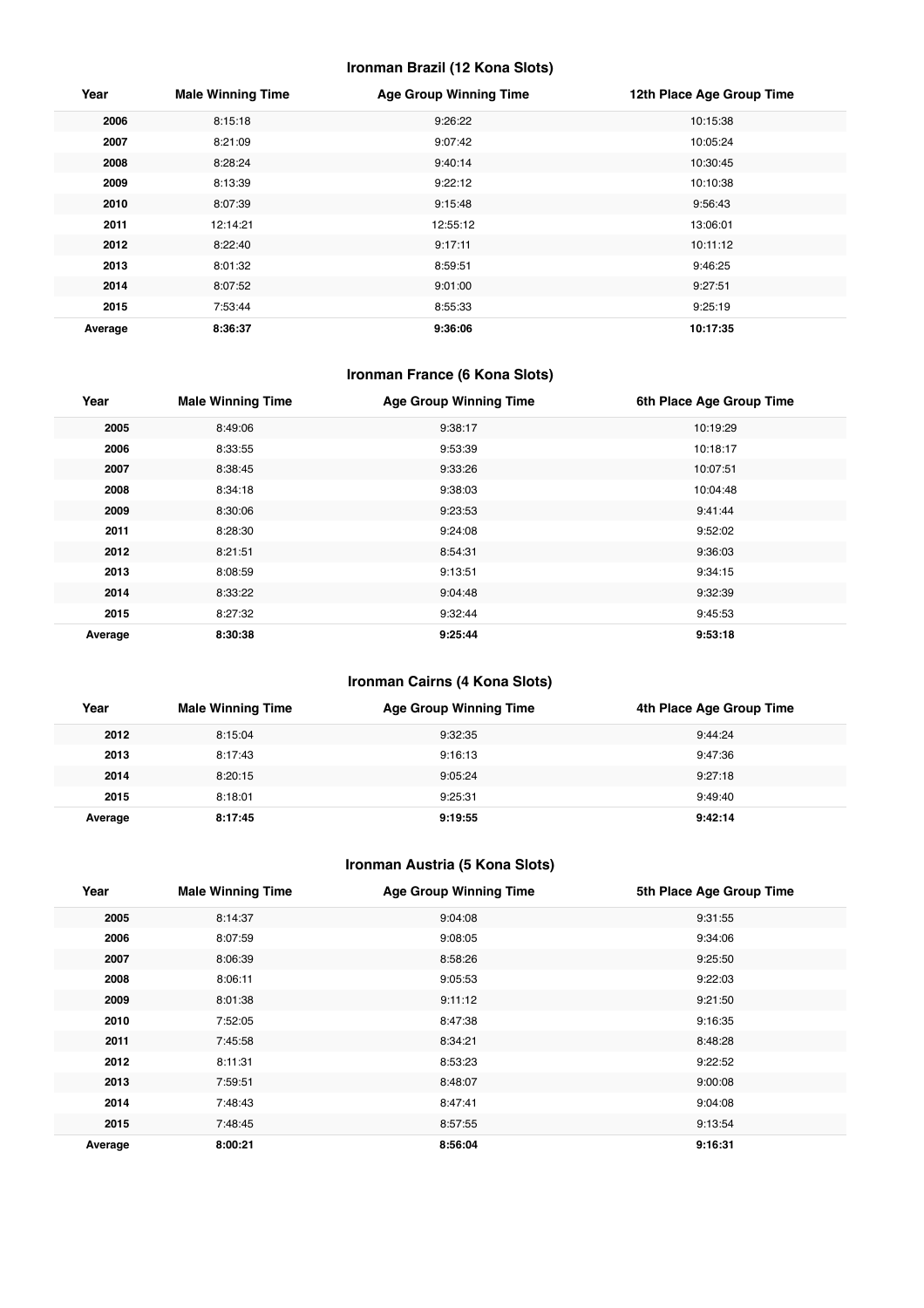## **Ironman Frankfurt (11 Kona Slots)**

| Year    | <b>Male Winning Time</b> | <b>Age Group Winning Time</b> | 11th Place Age Group Time |
|---------|--------------------------|-------------------------------|---------------------------|
| 2003    | 8:12:29                  | 9:18:29                       | 9:56:18                   |
| 2005    | 8:20:50                  | 9:10:41                       | 9:43:56                   |
| 2006    | 8:13:39                  | 9:22:08                       | 9:44:11                   |
| 2007    | 8:09:15                  | 8:59:08                       | 9:21:44                   |
| 2008    | 7:59:55                  | 8:44:15                       | 9:26:56                   |
| 2009    | 7:59:15                  | 8:38:21                       | 9:21:24                   |
| 2010    | 8:05:15                  | 8:55:19                       | 9:36:29                   |
| 2011    | 8:13:50                  | 9:15:43                       | 9:27:27                   |
| 2012    | 8:03:31                  | 8:57:51                       | 9:27:08                   |
| 2013    | 7:59:58                  | 8:56:34                       | 9:26:09                   |
| 2014    | 7:55:14                  | 8:49:03                       | 9:18:13                   |
| 2015    | 7:49:48                  | 9:19:55                       | 9:44:49                   |
| Average | 8:05:14                  | 9:02:17                       | 9:32:53                   |

#### **Ironman UK (5 Kona Slots)**

| Year    | <b>Male Winning Time</b> | <b>Age Group Winning Time</b> | 5th Place Age Group Time |
|---------|--------------------------|-------------------------------|--------------------------|
| 2007    | 8:35:57                  | 9:34:54                       | 10:00:34                 |
| 2008    | 8:53:58                  | 9:45:46                       | 10:28:23                 |
| 2009    | 8:45:51                  | 9:50:45                       | 10:24:13                 |
| 2010    | 8:40:17                  | 9:45:17                       | 10:47:06                 |
| 2011    | 8:24:33                  | 9:36:15                       | 10:05:27                 |
| 2012    | 8:55:11                  | 9:57:41                       | 10:25:34                 |
| 2013    | 8:45:48                  | 9:59:55                       | 10:16:48                 |
| 2014    | 8:44:10                  | 9:49:03                       | 10:16:23                 |
| 2015    | 8:46:37                  | 9:53:05                       | 10:17:07                 |
| Average | 8:43:35                  | 9:48:04                       | 10:20:10                 |

## **Ironman Lake Placid (3 Kona Slots)**

| Year    | <b>Male Winning Time</b> | <b>Age Group Winning Time</b> | 3rd Place Age Group Time |
|---------|--------------------------|-------------------------------|--------------------------|
| 2002    | 8:39:19                  | 9:35:37                       | 9:56:53                  |
| 2003    | 8:46:15                  | 9:48:28                       | 10:02:47                 |
| 2004    | 8:23:12                  | 9:16:10                       | 9:51:49                  |
| 2006    | 8:38:18                  | 9:58:23                       | 10:02:19                 |
| 2007    | 9:16:02                  | 9:21:43                       | 9:57:43                  |
| 2008    | 8:43:32                  | 9:53:14                       | 9:58:35                  |
| 2009    | 8:36:37                  | 9:18:58                       | 9:50:18                  |
| 2010    | 8:39:34                  | 9:34:42                       | 9:43:42                  |
| 2011    | 8:25:15                  | 9:49:44                       | 9:57:15                  |
| 2012    | 8:25:07                  | 9:45:38                       | 10:01:27                 |
| 2013    | 8:43:29                  | 9:33:47                       | 9:42:07                  |
| 2014    | 8:38:43                  | 9:01:07                       | 9:14:23                  |
| 2015    | 9:31:09                  | 9:46:48                       | 10:02:24                 |
| Average | 8:43:34                  | 9:35:43                       | 9:52:26                  |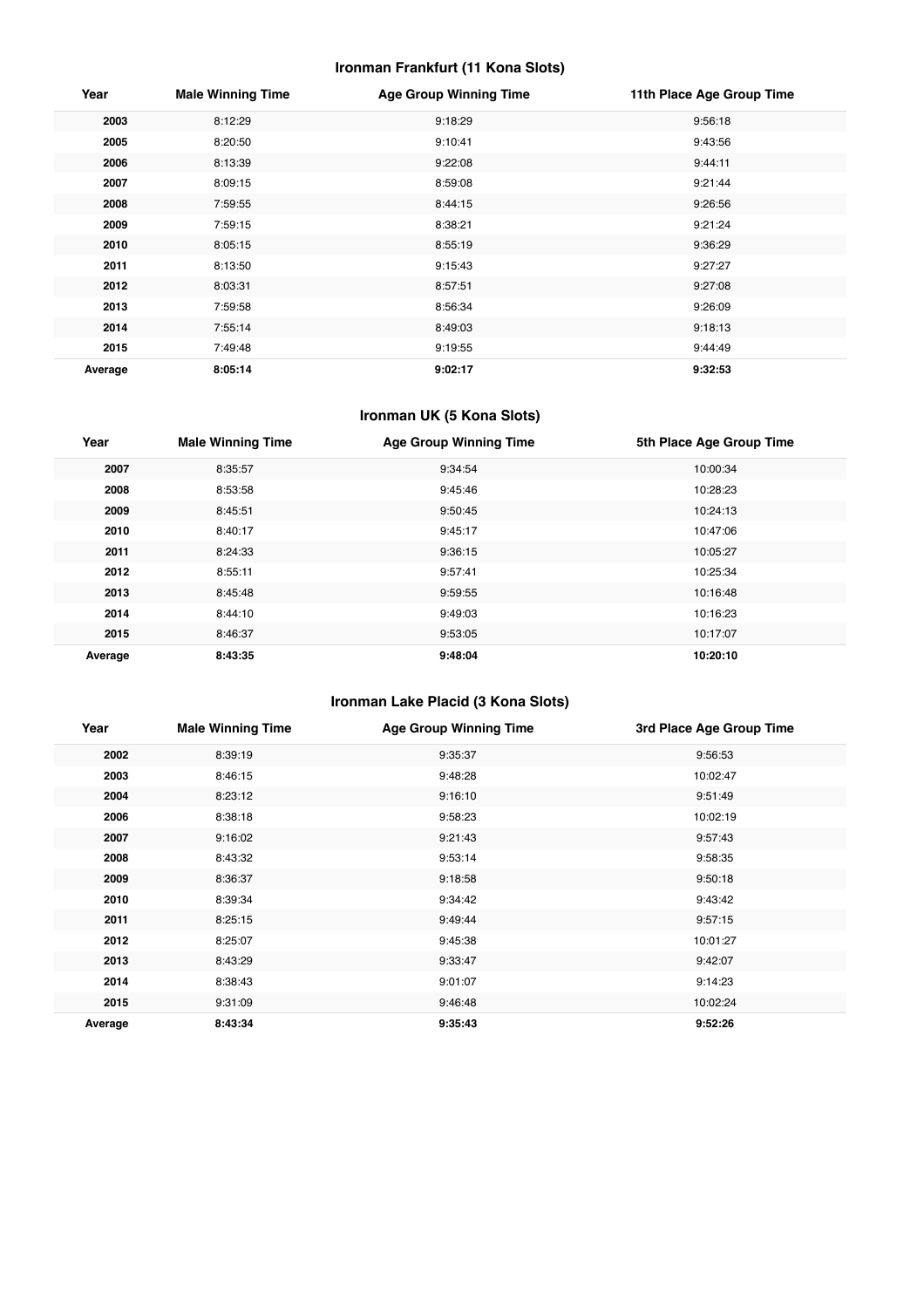#### **Ironman Switzerland (5 Kona Slots)**

| Year    | <b>Male Winning Time</b> | <b>Age Group Winning Time</b> | 5th Place Age Group Time |
|---------|--------------------------|-------------------------------|--------------------------|
| 2005    | 8:21:50                  | 9:40:18                       | 10:04:08                 |
| 2006    | 8:16:50                  | 9:14:53                       | 9:31:41                  |
| 2007    | 8:25:00                  | 9:22:34                       | 9:43:27                  |
| 2008    | 8:16:05                  | 9:27:48                       | 9:40:06                  |
| 2009    | 8:20:00                  | 9:01:55                       | 9:13:23                  |
| 2010    | 8:12:40                  | 9:02:40                       | 9:12:51                  |
| 2011    | 8:19:51                  | 9:15:21                       | 9:29:58                  |
| 2012    | 8:17:13                  | 9:11:45                       | 9:29:59                  |
| 2013    | 8:33:39                  | 9:44:56                       | 9:55:47                  |
| 2014    | 8:33:02                  | 9:16:17                       | 9:31:19                  |
| 2015    | 8:21:19                  | 9:32:53                       | 9:49:24                  |
| Average | 8:21:35                  | 9:21:01                       | 9:36:33                  |

#### **Ironman Canada (4 Kona Slots)**

| Year    | <b>Male Winning Time</b> | <b>Age Group Winning Time</b> | 4th Place Age Group Time |
|---------|--------------------------|-------------------------------|--------------------------|
| 2004    | 8:28:06                  | 9:41:25                       | 10:05:10                 |
| 2005    | 8:33:32                  | 9:52:09                       | 10:07:13                 |
| 2006    | 8:33:58                  | 9:38:59                       | 9:48:07                  |
| 2007    | 8:32:45                  | 9:28:48                       | 9:59:31                  |
| 2008    | 8:30:12                  | 9:40:33                       | 9:51:11                  |
| 2009    | 8:25:13                  | 9:29:04                       | 9:56:07                  |
| 2010    | 8:32:28                  | 9:29:48                       | 9:40:52                  |
| 2011    | 8:28:09                  | 8:58:34                       | 9:49:31                  |
| 2012    | 8:48:30                  | 9:19:04                       | 9:30:39                  |
| 2013    | 8:39:33                  | 9:31:49                       | 9:40:35                  |
| 2014    | 8:16:10                  | 9:28:23                       | 10:14:18                 |
| 2015    | 8:49:46                  | 10:06:08                      | 10:15:19                 |
| Average | 8:33:11                  | 9:33:43                       | 9:54:52                  |

## **Ironman Maastricht-Limburg (5 Kona Slots)**

| Year    | <b>Male Winning Time</b> | <b>Age Group Winning Time</b> | 5th Place Age Group Time |
|---------|--------------------------|-------------------------------|--------------------------|
| 2015    | 8:27:18                  | 9:28:53                       | 9:54:22                  |
| Average | 8:27:18                  | 9:28:53                       | 9:54:22                  |

#### **Ironman Boulder (3 Kona Slots)**

| Year    | <b>Male Winning Time</b> | <b>Age Group Winning Time</b> | 3rd Place Age Group Time |
|---------|--------------------------|-------------------------------|--------------------------|
| 2014    | 8:20:26                  | 9:29:08                       | 9:53:04                  |
| 2015    | 8:45:20                  | 9:38:57                       | 9:51:56                  |
| Average | 8:32:53                  | 9:34:02                       | 9:52:30                  |

#### **Ironman Sweden (5 Kona Slots)**

| Year    | <b>Male Winning Time</b> | <b>Age Group Winning Time</b> | 5th Place Age Group Time |
|---------|--------------------------|-------------------------------|--------------------------|
| 2012    | 8:04:01                  | 8:42:13                       | 9:03:12                  |
| 2013    | 8:19:30                  | 9:09:13                       | 9:30:07                  |
| 2014    | 8:13:01                  | 9:10:58                       | 9:33:06                  |
| 2015    | 8:08:05                  | 9:15:35                       | 9:32:27                  |
| Average | 8:11:09                  | 9:04:29                       | 9:24:43                  |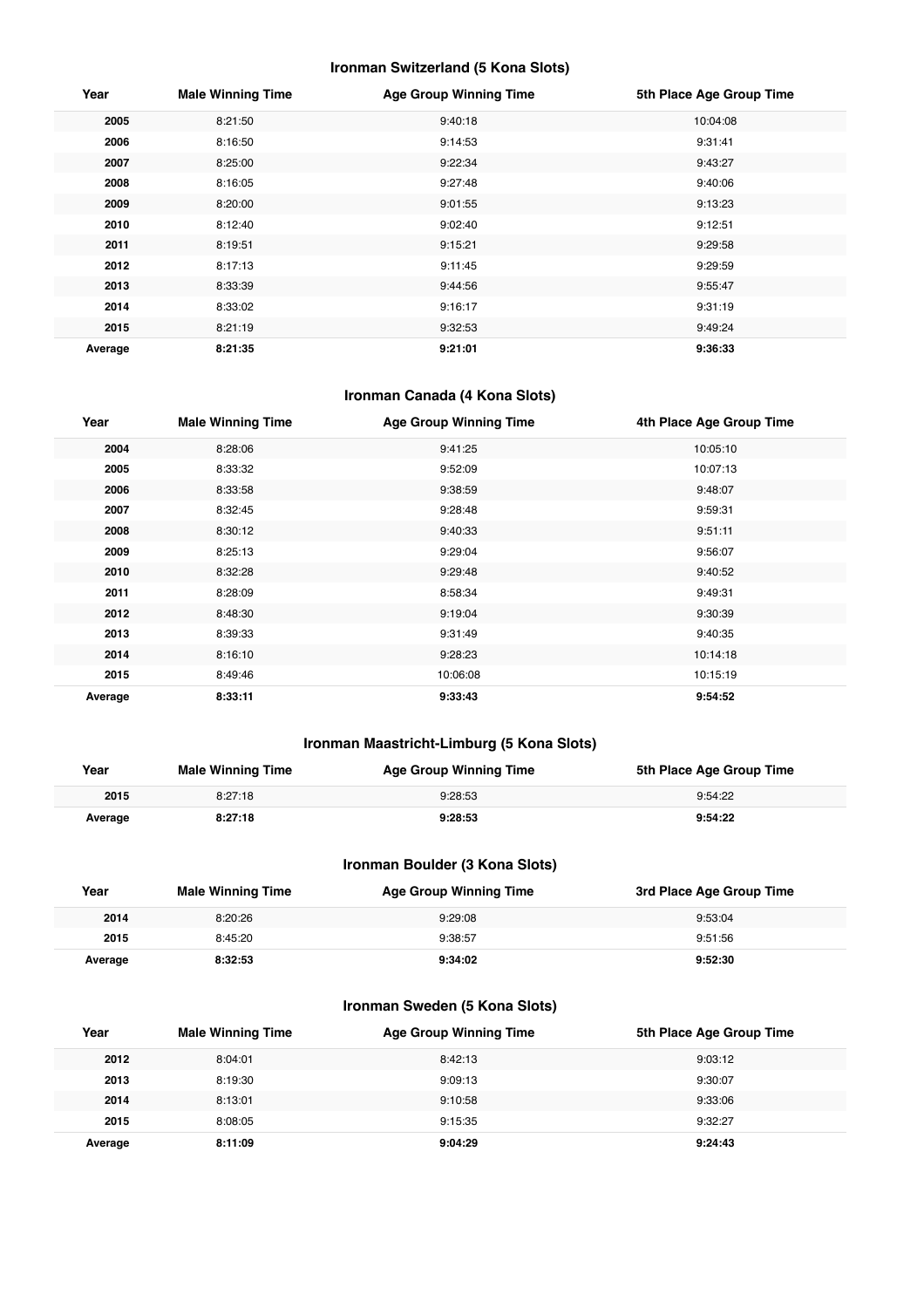## **Ironman Copenhagen (4 Kona Slots)**

| Year    | <b>Male Winning Time</b> | <b>Age Group Winning Time</b> | 4th Place Age Group Time |
|---------|--------------------------|-------------------------------|--------------------------|
| 2013    | 8:12:41                  | 8:49:58                       | 9:05:30                  |
| 2014    | 8:03:39                  | 8:47:49                       | 9:14:45                  |
| 2015    | 8:14:56                  | 8:49:43                       | 9:12:22                  |
| Average | 8:10:25                  | 8:49:10                       | 9:10:52                  |

## **Ironman Coeur d'Alene (4 Kona Slots)**

| Year    | <b>Male Winning Time</b> | <b>Age Group Winning Time</b> | 4th Place Age Group Time |
|---------|--------------------------|-------------------------------|--------------------------|
| 2003    | 8:40:59                  | 10:08:03                      | 10:22:18                 |
| 2005    | 8:23:29                  | 9:28:52                       | 9:49:06                  |
| 2006    | 9:07:05                  | 9:25:34                       | 10:08:56                 |
| 2007    | 8:33:32                  | 9:30:43                       | 9:57:48                  |
| 2008    | 8:34:22                  | 9:21:19                       | 9:50:00                  |
| 2009    | 8:32:12                  | 9:37:22                       | 9:46:47                  |
| 2010    | 8:24:40                  | 9:37:11                       | 9:50:39                  |
| 2011    | 8:19:48                  | 9:25:11                       | 9:36:14                  |
| 2012    | 8:32:29                  | 9:20:03                       | 9:45:34                  |
| 2013    | 8:17:31                  | 9:29:53                       | 9:44:11                  |
| 2014    | 8:25:44                  | 9:26:28                       | 10:02:21                 |
| 2015    | 8:20:35                  | 10:05:19                      | 10:08:00                 |
| Average | 8:31:02                  | 9:34:39                       | 9:55:09                  |

## **Ironman Mont-Tremblant (4 Kona Slots)**

| Year    | <b>Male Winning Time</b> | <b>Age Group Winning Time</b> | 4th Place Age Group Time |
|---------|--------------------------|-------------------------------|--------------------------|
| 2012    | 8:40:48                  | 9:35:36                       | 9:41:43                  |
| 2013    | 8:26:06                  | 9:23:54                       | 9:35:50                  |
| 2014    | 8:16:17                  | 9:22:45                       | 9:38:28                  |
| 2015    | 8:17:37                  | 8:54:31                       | 9:32:44                  |
| Average | 8:25:12                  | 9:19:11                       | 9:37:11                  |

Results from Ironman.com. Tables compiled by Russ Cox (russell.m.cox@gmail.com) for www.coachcox.co.uk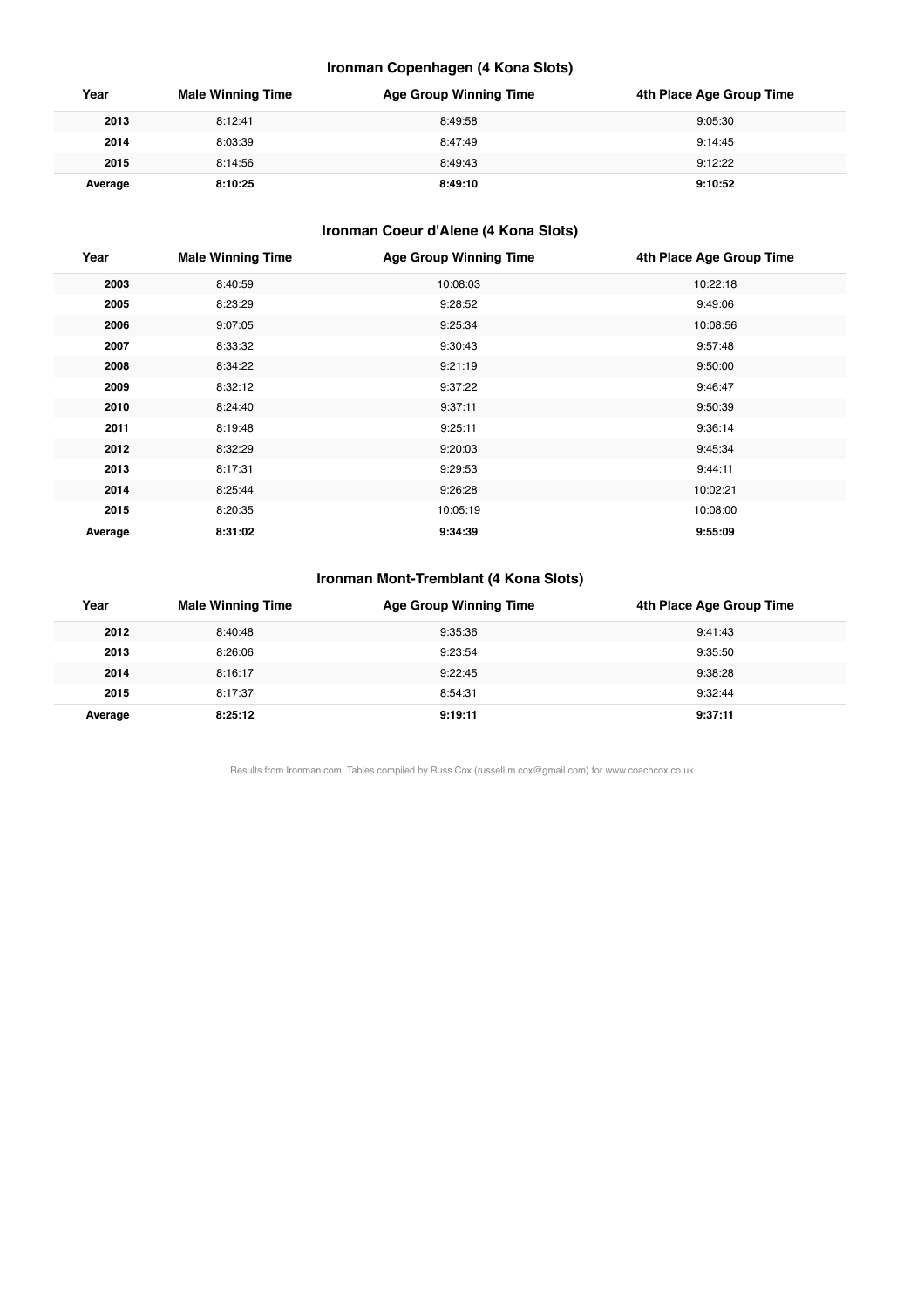## M40-44 Average Top 10 and Kona Qualifying Splits

## **Ironman Vichy Position Average Swim Average Bike Average Run Average Overall Male Winner 0:54:34 4:31:24 2:52:34 8:23:49 1st Age Grouper 0:54:59 4:51:27 3:16:39 9:08:55 2nd Age Grouper 1:02:19 4:53:55 3:13:03 9:17:38 3rd Age Grouper 1:04:47 4:56:52 3:11:32 9:19:14 4th Age Grouper 1:07:40 4:58:58 3:11:10 9:25:27 5th Age Grouper 0:59:27 4:54:32 3:28:03 9:29:15 6th Age Grouper 1:06:22 4:56:46 3:19:54 9:29:56 7th Age Grouper 1:00:39 5:00:02 3:27:53 9:35:01** 8th Age Grouper 1:06:16 5:08:40 3:17:17 9:38:13 9th Age Grouper 1:02:09 4:55:50 3:32:55 9:38:30 10th Age Grouper 1:04:32 5:02:01 3:23:55 9:38:45 **Kona Qualifier Average 1:02:19 4:56:04 3:18:19 9:23:38 Top 10 Age Grouper Average 1:02:55 4:57:54 3:20:14 9:28:05**

#### **Ironman Muskoka**

| <b>Position</b>               | <b>Average Swim</b> | <b>Average Bike</b> | <b>Average Run</b> | <b>Average Overall</b> |
|-------------------------------|---------------------|---------------------|--------------------|------------------------|
| <b>Male Winner</b>            | 0:59:23             | 5:06:21             | 3:07:48            | 9:19:28                |
| <b>1st Age Grouper</b>        | 1:09:55             | 5:02:28             | 3:10:01            | 9:31:32                |
| 2nd Age Grouper               | 0:59:46             | 5:06:53             | 3:36:53            | 9:51:08                |
| 3rd Age Grouper               | 0:59:45             | 5:15:12             | 3:29:31            | 9:52:08                |
| 4th Age Grouper               | 0:59:56             | 5:17:20             | 3:28:04            | 9:52:39                |
| <b>5th Age Grouper</b>        | 0:55:13             | 5:24:45             | 3:33:13            | 9:59:48                |
| 6th Age Grouper               | 1:01:23             | 5:16:50             | 3:36:02            | 10:03:05               |
| 7th Age Grouper               | 0:56:30             | 5:27:10             | 3:48:49            | 10:24:37               |
| 8th Age Grouper               | 1:03:21             | 5:44:48             | 3:30:30            | 10:26:40               |
| 9th Age Grouper               | 1:02:24             | 5:14:39             | 4:04:52            | 10:31:13               |
| 10th Age Grouper              | 1:10:36             | 5:26:17             | 3:50:29            | 10:34:47               |
| <b>Kona Qualifier Average</b> | 1:00:55             | 5:13:19             | 3:27:32            | 9:49:27                |
| Top 10 Age Grouper Average    | 1:01:52             | 5:19:38             | 3:36:50            | 10:06:45               |

#### **Ironman Wisconsin**

| <b>Position</b>               | <b>Average Swim</b> | <b>Average Bike</b> | <b>Average Run</b> | <b>Average Overall</b> |
|-------------------------------|---------------------|---------------------|--------------------|------------------------|
| <b>Male Winner</b>            | 0:52:46             | 4:47:32             | 3:01:25            | 8:48:13                |
| <b>1st Age Grouper</b>        | 1:01:22             | 5:07:52             | 3:15:58            | 9:34:09                |
| 2nd Age Grouper               | 1:03:02             | 5:15:46             | 3:21:05            | 9:48:39                |
| 3rd Age Grouper               | 1:04:56             | 5:19:07             | 3:22:41            | 9:55:41                |
| 4th Age Grouper               | 1:04:30             | 5:21:21             | 3:28:42            | 10:03:59               |
| <b>5th Age Grouper</b>        | 1:06:02             | 5:24:36             | 3:29:39            | 10:09:25               |
| 6th Age Grouper               | 1:06:39             | 5:23:52             | 3:32:59            | 10:12:38               |
| 7th Age Grouper               | 1:06:02             | 5:26:53             | 3:33:43            | 10:16:56               |
| 8th Age Grouper               | 1:05:14             | 5:29:14             | 3:35:34            | 10:19:45               |
| 9th Age Grouper               | 1:05:22             | 5:24:31             | 3:43:30            | 10:23:35               |
| 10th Age Grouper              | 1:02:41             | 5:02:30             | 3:48:15            | 10:26:27               |
| <b>Kona Qualifier Average</b> | 1:03:58             | 5:17:44             | 3:23:37            | 9:54:23                |
| Top 10 Age Grouper Average    | 1:04:35             | 5:19:34             | 3:31:13            | 10:07:07               |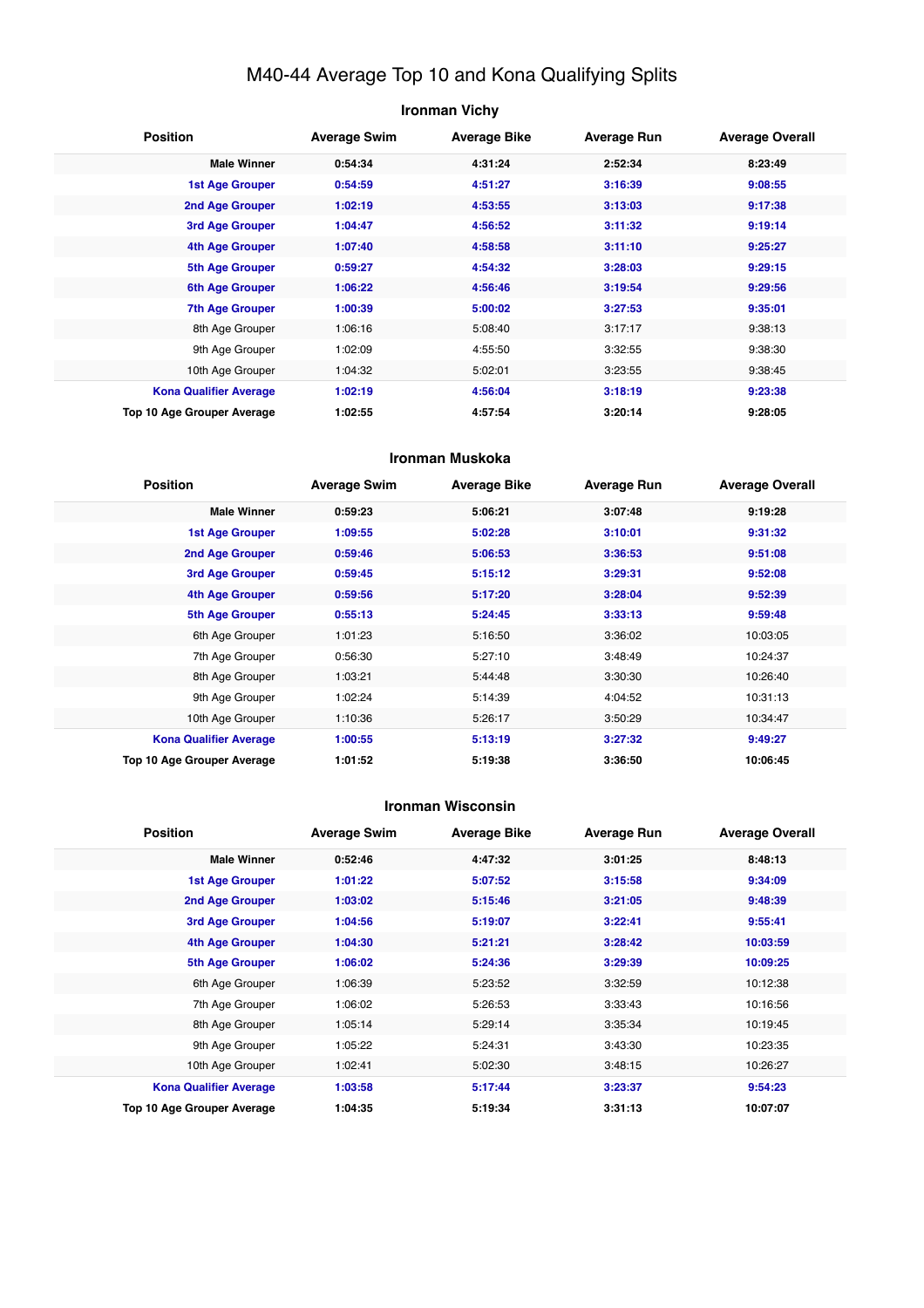#### **Ironman Wales**

| <b>Position</b>               | <b>Average Swim</b> | <b>Average Bike</b> | <b>Average Run</b> | <b>Average Overall</b> |
|-------------------------------|---------------------|---------------------|--------------------|------------------------|
| <b>Male Winner</b>            | 0:49:20             | 5:08:59             | 2:56:04            | 9:02:14                |
| <b>1st Age Grouper</b>        | 0:58:14             | 5:28:02             | 3:13:39            | 9:51:07                |
| <b>2nd Age Grouper</b>        | 1:00:37             | 5:29:41             | 3:17:16            | 9:58:32                |
| 3rd Age Grouper               | 1:00:47             | 5:43:31             | 3:13:20            | 10:08:28               |
| <b>4th Age Grouper</b>        | 0:58:10             | 5:44:39             | 3:19:34            | 10:14:35               |
| <b>5th Age Grouper</b>        | 1:04:44             | 5:56:41             | 2:37:47            | 10:17:23               |
| 6th Age Grouper               | 1:02:28             | 5:47:22             | 3:21:05            | 10:23:01               |
| <b>7th Age Grouper</b>        | 1:04:15             | 5:42:55             | 3:26:40            | 10:25:17               |
| 8th Age Grouper               | 1:05:44             | 5:50:03             | 3:17:58            | 10:26:17               |
| 9th Age Grouper               | 1:01:47             | 5:44:38             | 3:31:05            | 10:28:59               |
| 10th Age Grouper              | 1:00:57             | 5:49:37             | 3:26:38            | 10:30:53               |
| <b>Kona Qualifier Average</b> | 1:01:19             | 5:41:50             | 3:12:46            | 10:11:12               |
| Top 10 Age Grouper Average    | 1:01:46             | 5:43:43             | 3:16:30            | 10:16:27               |

#### **Ironman Lake Tahoe**

| <b>Position</b>               | <b>Average Swim</b> | <b>Average Bike</b> | <b>Average Run</b> | <b>Average Overall</b> |
|-------------------------------|---------------------|---------------------|--------------------|------------------------|
| <b>Male Winner</b>            | 0:56:06             | 5:02:47             | 3:11:51            | 9:17:18                |
| <b>1st Age Grouper</b>        | 0:55:04             | 5:17:21             | 3:26:19            | 9:45:51                |
| 2nd Age Grouper               | 1:01:05             | 5:29:38             | 3:34:51            | 10:14:17               |
| 3rd Age Grouper               | 1:02:25             | 5:32:02             | 3:32:44            | 10:15:06               |
| 4th Age Grouper               | 1:04:55             | 5:34:08             | 3:33:44            | 10:24:38               |
| 5th Age Grouper               | 1:01:53             | 5:33:44             | 3:39:36            | 10:26:28               |
| 6th Age Grouper               | 0:57:05             | 5:40:35             | 3:38:46            | 10:28:01               |
| 7th Age Grouper               | 1:10:03             | 5:29:28             | 3:45:04            | 10:34:00               |
| 8th Age Grouper               | 1:04:27             | 5:39:18             | 3:41:39            | 10:36:31               |
| 9th Age Grouper               | 0:56:25             | 5:43:05             | 3:50:41            | 10:39:47               |
| 10th Age Grouper              | 1:05:29             | 5:40:49             | 3:45:09            | 10:42:18               |
| <b>Kona Qualifier Average</b> | 1:01:04             | 5:29:22             | 3:33:27            | 10:13:16               |
| Top 10 Age Grouper Average    | 1:01:53             | 5:34:01             | 3:38:51            | 10:24:41               |

#### **Ironman Mallorca**

| <b>Position</b>               | <b>Average Swim</b> | <b>Average Bike</b> | <b>Average Run</b> | <b>Average Overall</b> |
|-------------------------------|---------------------|---------------------|--------------------|------------------------|
| <b>Male Winner</b>            | 0:47:41             | 4:41:48             | 2:51:33            | 8:25:42                |
| <b>1st Age Grouper</b>        | 0:53:21             | 4:57:41             | 3:07:11            | 9:03:59                |
| 2nd Age Grouper               | 0:57:37             | 5:03:49             | 3:04:08            | 9:10:20                |
| 3rd Age Grouper               | 0:55:04             | 5:01:22             | 3:08:48            | 9:11:02                |
| 4th Age Grouper               | 0:54:54             | 4:59:15             | 3:12:09            | 9:12:10                |
| 5th Age Grouper               | 0:59:19             | 5:04:56             | 3:03:46            | 9:14:36                |
| 6th Age Grouper               | 0:54:21             | 4:58:59             | 3:19:30            | 9:19:05                |
| 7th Age Grouper               | 1:00:12             | 5:00:53             | 3:12:44            | 9:20:31                |
| 8th Age Grouper               | 1:00:14             | 5:07:07             | 3:03:30            | 9:21:44                |
| 9th Age Grouper               | 0:59:01             | 5:03:01             | 3:18:14            | 9:26:58                |
| 10th Age Grouper              | 0:56:41             | 5:03:17             | 3:22:08            | 9:29:09                |
| <b>Kona Qualifier Average</b> | 0:55:46             | 5:01:00             | 3:09:15            | 9:11:52                |
| Top 10 Age Grouper Average    | 0:57:04             | 5:02:02             | 3:11:13            | 9:16:57                |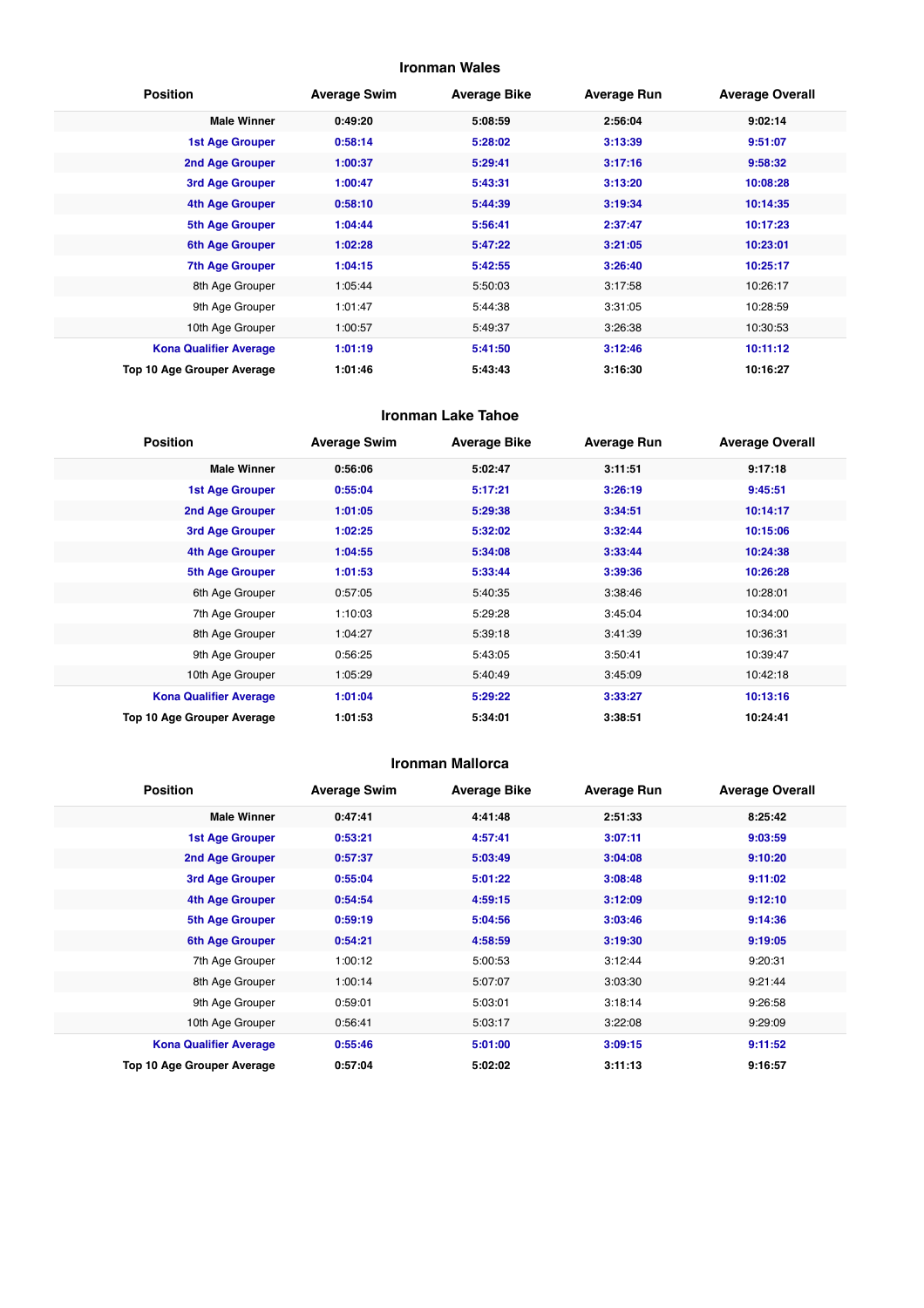## **Ironman Chattanooga**

| <b>Position</b>               | <b>Average Swim</b> | <b>Average Bike</b> | <b>Average Run</b> | <b>Average Overall</b> |
|-------------------------------|---------------------|---------------------|--------------------|------------------------|
| <b>Male Winner</b>            | 0:42:50             | 4:33:53             | 2:49:16            | 8:10:32                |
| <b>1st Age Grouper</b>        | 0:52:56             | 5:06:16             | 3:17:17            | 9:23:34                |
| <b>2nd Age Grouper</b>        | 1:01:44             | 5:09:27             | 3:17:26            | 9:36:27                |
| 3rd Age Grouper               | 0:50:46             | 5:18:48             | 3:30:58            | 9:46:52                |
| 4th Age Grouper               | 0:54:16             | 5:08:35             | 3:39:41            | 9:48:34                |
| <b>5th Age Grouper</b>        | 0:55:00             | 5:13:56             | 3:31:24            | 9:50:21                |
| 6th Age Grouper               | 0:56:51             | 5:13:02             | 3:33:49            | 9:53:29                |
| 7th Age Grouper               | 0:49:54             | 5:15:49             | 3:44:40            | 9:59:05                |
| 8th Age Grouper               | 0:57:19             | 5:21:50             | 3:36:12            | 10:05:25               |
| 9th Age Grouper               | 0:53:02             | 5:17:44             | 3:46:13            | 10:07:13               |
| 10th Age Grouper              | 0:49:55             | 5:13:58             | 3:52:59            | 10:07:56               |
| <b>Kona Qualifier Average</b> | 0:54:56             | 5:11:24             | 3:27:21            | 9:41:09                |
| Top 10 Age Grouper Average    | 0:54:10             | 5:13:56             | 3:35:04            | 9:51:53                |

#### **Ironman Barcelona**

| <b>Position</b>               | <b>Average Swim</b> | <b>Average Bike</b> | <b>Average Run</b> | <b>Average Overall</b> |
|-------------------------------|---------------------|---------------------|--------------------|------------------------|
| <b>Male Winner</b>            | 0:50:00             | 4:25:29             | 2:44:56            | 8:03:16                |
| <b>1st Age Grouper</b>        | 0:57:02             | 4:38:59             | 3:08:07            | 8:47:45                |
| 2nd Age Grouper               | 0:57:11             | 4:37:31             | 3:10:56            | 8:49:29                |
| <b>3rd Age Grouper</b>        | 0:55:28             | 4:36:12             | 3:15:02            | 8:50:34                |
| <b>4th Age Grouper</b>        | 0:56:03             | 4:43:10             | 3:09:48            | 8:52:52                |
| <b>5th Age Grouper</b>        | 0:58:15             | 4:41:43             | 3:12:21            | 8:56:43                |
| <b>6th Age Grouper</b>        | 0:56:20             | 4:37:21             | 3:18:52            | 8:57:19                |
| <b>7th Age Grouper</b>        | 0:58:13             | 4:41:49             | 3:14:15            | 8:58:17                |
| <b>8th Age Grouper</b>        | 1:01:19             | 4:38:19             | 3:18:06            | 9:01:28                |
| 9th Age Grouper               | 1:03:42             | 4:39:01             | 3:14:59            | 9:02:11                |
| 10th Age Grouper              | 0:58:28             | 4:42:18             | 3:17:09            | 9:03:05                |
| <b>Kona Qualifier Average</b> | 0:57:29             | 4:39:23             | 3:13:26            | 8:54:18                |
| Top 10 Age Grouper Average    | 0:58:12             | 4:39:38             | 3:13:57            | 8:55:58                |

## **Ironman World Championship**

| <b>Position</b>                   | <b>Average Swim</b> | <b>Average Bike</b> | <b>Average Run</b> | <b>Average Overall</b> |
|-----------------------------------|---------------------|---------------------|--------------------|------------------------|
| <b>Male Winner</b>                | 0:52:20             | 4:31:38             | 2:50:49            | 8:19:02                |
| <b>1st Age Grouper</b>            | 1:00:32             | 4:55:28             | 3:06:27            | 9:07:52                |
| <b>2nd Age Grouper</b>            | 1:02:53             | 5:00:10             | 3:08:46            | 9:17:28                |
| 3rd Age Grouper                   | 1:02:22             | 5:00:01             | 3:11:45            | 9:20:33                |
| 4th Age Grouper                   | 1:01:16             | 5:00:49             | 3:15:42            | 9:24:46                |
| 5th Age Grouper                   | 1:02:12             | 5:02:49             | 3:16:17            | 9:27:38                |
| 6th Age Grouper                   | 1:04:49             | 5:04:31             | 3:13:45            | 9:30:08                |
| 7th Age Grouper                   | 1:02:49             | 5:03:43             | 3:18:23            | 9:31:44                |
| 8th Age Grouper                   | 1:02:51             | 5:08:08             | 3:16:17            | 9:33:38                |
| 9th Age Grouper                   | 1:04:23             | 5:06:59             | 3:17:31            | 9:35:18                |
| 10th Age Grouper                  | 1:03:30             | 5:03:20             | 3:23:49            | 9:36:49                |
| <b>Kona Qualifier Average</b>     | 1:01:42             | 4:57:49             | 3:07:36            | 9:12:40                |
| <b>Top 10 Age Grouper Average</b> | 1:02:46             | 5:02:36             | 3:14:52            | 9:26:35                |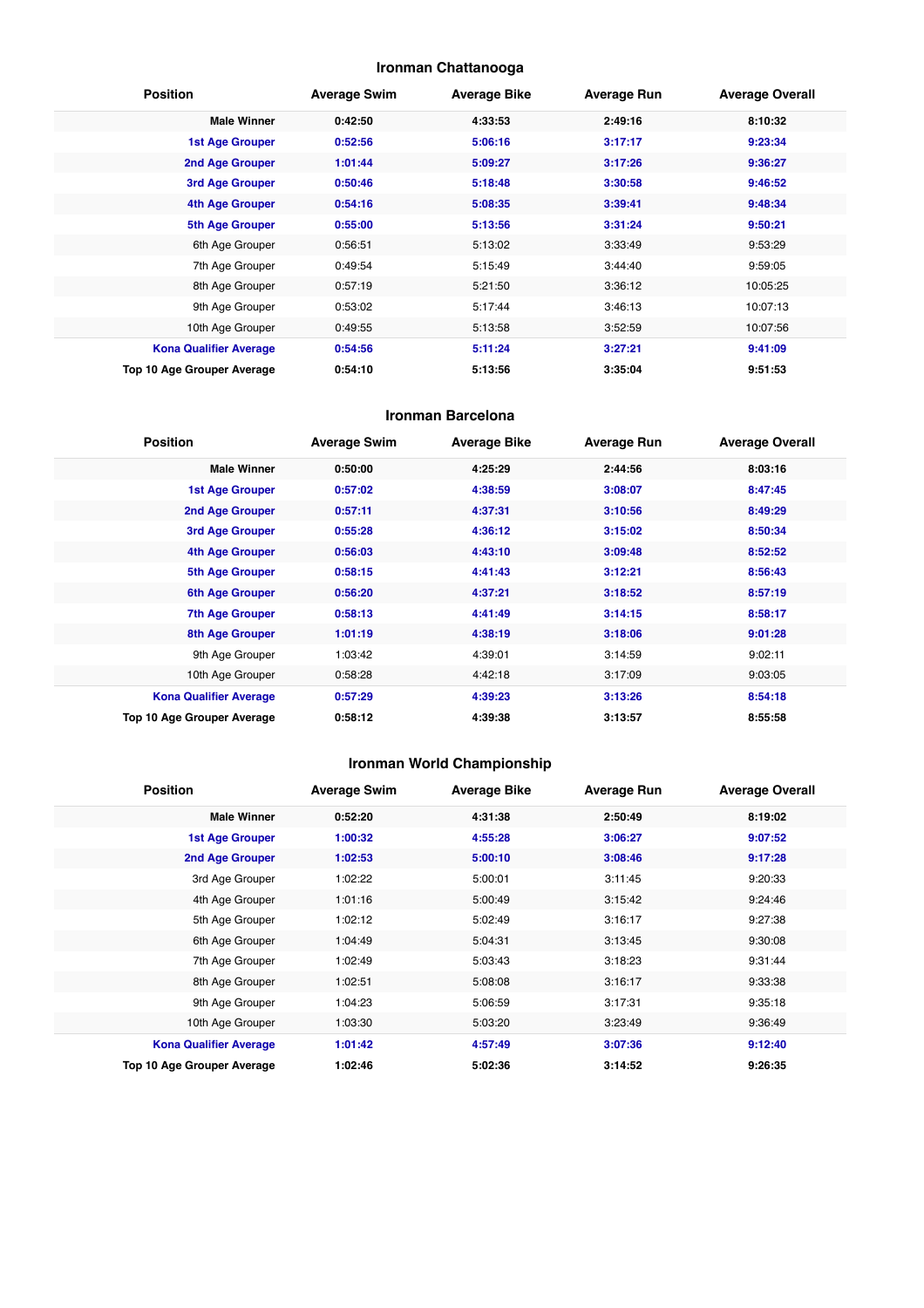#### **Ironman Louisville**

| <b>Position</b>               | <b>Average Swim</b> | <b>Average Bike</b> | <b>Average Run</b> | <b>Average Overall</b> |
|-------------------------------|---------------------|---------------------|--------------------|------------------------|
| <b>Male Winner</b>            | 0:52:21             | 4:38:36             | 2:57:00            | 8:32:37                |
| <b>1st Age Grouper</b>        | 0:50:36             | 4:25:52             | 4:06:23            | 9:29:33                |
| <b>2nd Age Grouper</b>        | 1:01:45             | 5:04:13             | 3:31:58            | 9:45:15                |
| <b>3rd Age Grouper</b>        | 0:59:42             | 5:06:37             | 3:35:31            | 9:50:33                |
| 4th Age Grouper               | 1:05:02             | 5:05:17             | 3:38:45            | 9:57:04                |
| <b>5th Age Grouper</b>        | 1:07:16             | 5:14:23             | 3:31:29            | 10:02:49               |
| 6th Age Grouper               | 0:59:47             | 5:16:38             | 3:41:54            | 10:07:01               |
| 7th Age Grouper               | 1:01:09             | 5:18:08             | 3:41:01            | 10:09:36               |
| 8th Age Grouper               | 1:07:07             | 5:14:07             | 3:43:50            | 10:14:16               |
| 9th Age Grouper               | 1:04:42             | 5:16:16             | 3:47:28            | 10:16:58               |
| 10th Age Grouper              | 1:03:27             | 5:18:26             | 3:47:17            | 10:18:01               |
| <b>Kona Qualifier Average</b> | 1:00:52             | 4:59:16             | 3:40:49            | 9:49:03                |
| Top 10 Age Grouper Average    | 1:02:03             | 5:08:00             | 3:42:34            | 10:01:07               |

#### **Ironman Maryland**

| <b>Position</b>               | <b>Average Swim</b> | <b>Average Bike</b> | <b>Average Run</b> | <b>Average Overall</b> |
|-------------------------------|---------------------|---------------------|--------------------|------------------------|
| <b>Male Winner</b>            | 0:53:10             | 4:40:10             | 3:05:37            | 8:44:50                |
| <b>1st Age Grouper</b>        | 0:54:18             | 4:44:36             | 3:18:57            | 9:04:10                |
| 2nd Age Grouper               | 0:56:59             | 4:48:57             | 3:16:14            | 9:09:18                |
| 3rd Age Grouper               | 0:54:33             | 4:52:47             | 3:26:50            | 9:23:25                |
| 4th Age Grouper               | 1:02:22             | 4:47:16             | 3:29:48            | 9:27:14                |
| 5th Age Grouper               | 0:57:29             | 5:01:45             | 3:24:43            | 9:31:27                |
| 6th Age Grouper               | 0:55:30             | 5:07:24             | 3:28:19            | 9:37:30                |
| 7th Age Grouper               | 1:03:00             | 5:00:16             | 3:28:19            | 9:40:14                |
| 8th Age Grouper               | 1:01:01             | 5:06:56             | 3:29:16            | 9:45:48                |
| 9th Age Grouper               | 1:05:02             | 5:10:25             | 3:24:32            | 9:49:24                |
| 10th Age Grouper              | 0:56:32             | 4:57:41             | 3:49:19            | 9:54:07                |
| <b>Kona Qualifier Average</b> | 0:57:08             | 4:51:04             | 3:23:18            | 9:19:06                |
| Top 10 Age Grouper Average    | 0:58:40             | 4:57:48             | 3:27:37            | 9:32:15                |

#### **Ironman Los Cabos**

| <b>Position</b>               | <b>Average Swim</b> | <b>Average Bike</b> | <b>Average Run</b> | <b>Average Overall</b> |
|-------------------------------|---------------------|---------------------|--------------------|------------------------|
| <b>Male Winner</b>            | 0:50:33             | 4:38:43             | 2:53:22            | 8:26:31                |
| <b>1st Age Grouper</b>        | 0:58:37             | 5:12:13             | 3:18:35            | 9:36:10                |
| 2nd Age Grouper               | 1:06:56             | 5:15:14             | 3:18:29            | 9:46:13                |
| 3rd Age Grouper               | 1:02:50             | 5:23:41             | 3:20:16            | 9:54:10                |
| 4th Age Grouper               | 1:01:24             | 5:23:40             | 3:26:01            | 9:57:11                |
| 5th Age Grouper               | 1:01:48             | 5:23:45             | 3:29:42            | 10:02:07               |
| 6th Age Grouper               | 1:02:34             | 5:21:44             | 3:34:14            | 10:06:42               |
| 7th Age Grouper               | 1:02:50             | 5:22:51             | 3:38:17            | 10:09:49               |
| 8th Age Grouper               | 1:00:52             | 5:29:25             | 3:40:11            | 10:16:56               |
| 9th Age Grouper               | 1:03:06             | 5:33:30             | 3:36:13            | 10:22:32               |
| 10th Age Grouper              | 1:03:07             | 5:33:53             | 3:36:52            | 10:23:41               |
| <b>Kona Qualifier Average</b> | 1:02:19             | 5:19:42             | 3:22:36            | 9:51:10                |
| Top 10 Age Grouper Average    | 1:02:24             | 5:23:59             | 3:29:53            | 10:03:33               |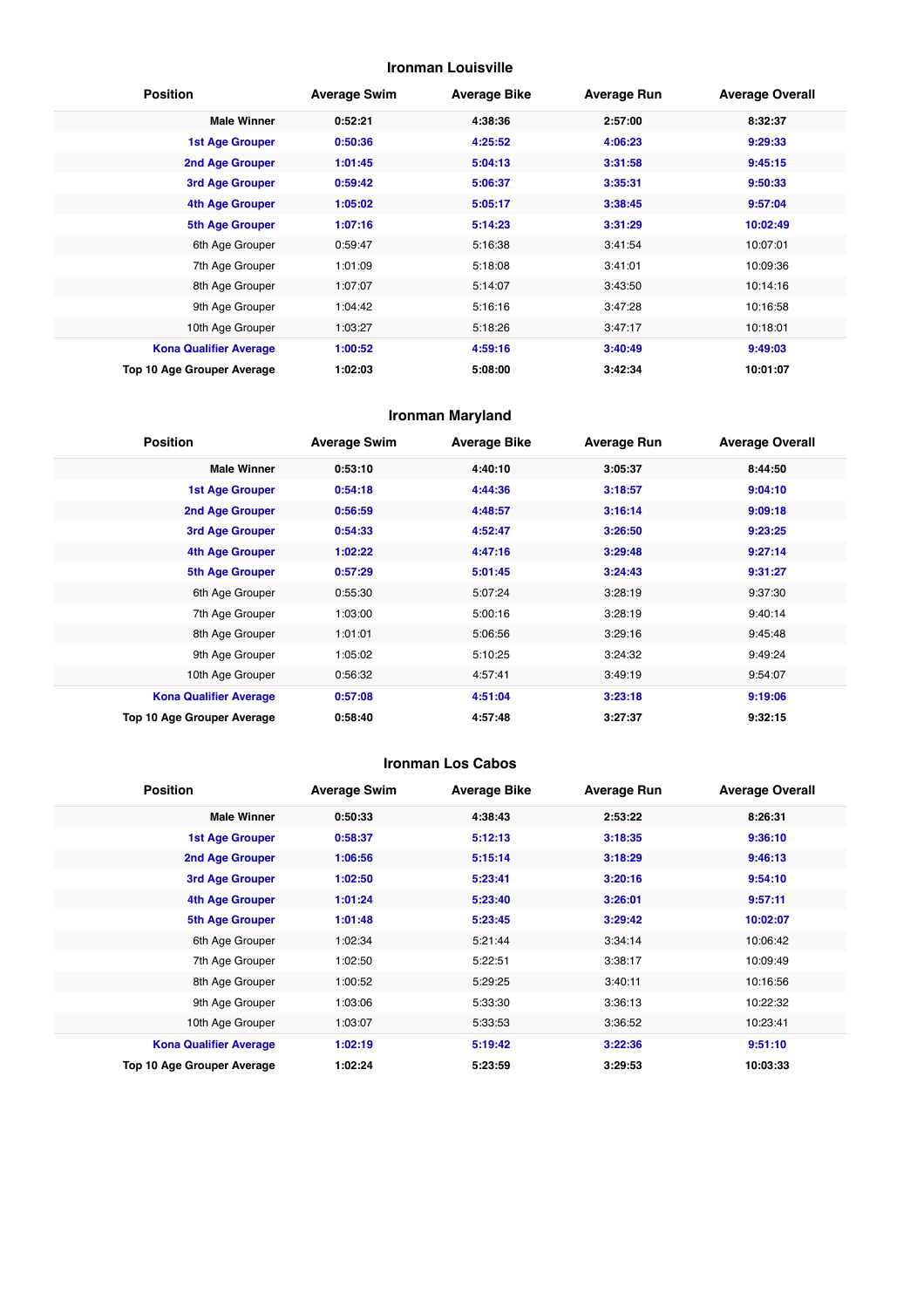#### **Ironman Florida**

| <b>Position</b>               | <b>Average Swim</b> | <b>Average Bike</b> | <b>Average Run</b> | <b>Average Overall</b> |
|-------------------------------|---------------------|---------------------|--------------------|------------------------|
| <b>Male Winner</b>            | 0:51:09             | 4:27:24             | 2:54:25            | 8:12:58                |
| <b>1st Age Grouper</b>        | 0:55:30             | 4:50:44             | 3:12:37            | 9:06:09                |
| 2nd Age Grouper               | 0:56:11             | 4:54:12             | 3:14:44            | 9:12:10                |
| 3rd Age Grouper               | 0:54:44             | 4:53:36             | 3:20:56            | 9:16:31                |
| 4th Age Grouper               | 0:56:45             | 4:55:34             | 3:19:35            | 9:19:14                |
| <b>5th Age Grouper</b>        | 0:55:55             | 4:58:27             | 3:20:03            | 9:21:58                |
| <b>6th Age Grouper</b>        | 0:55:56             | 4:53:36             | 3:27:20            | 9:24:47                |
| 7th Age Grouper               | 0:55:25             | 4:56:20             | 3:26:59            | 9:26:18                |
| 8th Age Grouper               | 0:54:50             | 4:57:39             | 3:28:19            | 9:28:48                |
| 9th Age Grouper               | 0:59:16             | 4:55:45             | 3:29:07            | 9:30:54                |
| 10th Age Grouper              | 0:58:43             | 5:00:48             | 3:26:17            | 9:33:07                |
| <b>Kona Qualifier Average</b> | 0:55:50             | 4:54:21             | 3:19:13            | 9:16:48                |
| Top 10 Age Grouper Average    | 0:56:20             | 4:55:40             | 3:22:36            | 9:22:00                |

#### **Ironman Fortaleza**

| <b>Position</b>                   | <b>Average Swim</b> | <b>Average Bike</b> | <b>Average Run</b> | <b>Average Overall</b> |
|-----------------------------------|---------------------|---------------------|--------------------|------------------------|
| <b>Male Winner</b>                | 0:52:20             | 4:32:09             | 3:02:22            | 8:30:15                |
| <b>1st Age Grouper</b>            | 0:57:17             | 5:03:37             | 3:41:00            | 9:47:24                |
| 2nd Age Grouper                   | 1:07:04             | 5:16:52             | 3:34:13            | 10:07:26               |
| 3rd Age Grouper                   | 1:02:36             | 5:17:03             | 3:49:51            | 10:15:43               |
| <b>4th Age Grouper</b>            | 1:18:47             | 4:55:37             | 3:54:39            | 10:20:30               |
| <b>5th Age Grouper</b>            | 1:07:20             | 5:16:52             | 3:50:09            | 10:22:27               |
| <b>6th Age Grouper</b>            | 1:08:44             | 5:15:08             | 3:56:42            | 10:27:38               |
| <b>7th Age Grouper</b>            | 1:23:06             | 5:06:04             | 3:53:24            | 10:30:01               |
| 8th Age Grouper                   | 1:13:00             | 5:18:39             | 3:52:49            | 10:31:42               |
| 9th Age Grouper                   | 1:09:10             | 5:19:44             | 3:58:35            | 10:34:34               |
| 10th Age Grouper                  | 1:09:46             | 5:33:29             | 3:45:43            | 10:35:54               |
| <b>Kona Qualifier Average</b>     | 1:09:16             | 5:10:10             | 3:48:34            | 10:15:52               |
| <b>Top 10 Age Grouper Average</b> | 1:09:41             | 5:14:18             | 3:49:42            | 10:21:19               |

## **Ironman Malaysia**

| <b>Position</b>               | <b>Average Swim</b> | <b>Average Bike</b> | <b>Average Run</b> | <b>Average Overall</b> |
|-------------------------------|---------------------|---------------------|--------------------|------------------------|
| <b>Male Winner</b>            | 0:49:49             | 4:40:31             | 3:05:37            | 8:41:53                |
| <b>1st Age Grouper</b>        | 1:00:52             | 5:14:28             | 3:51:28            | 10:14:55               |
| 2nd Age Grouper               | 1:08:21             | 5:06:57             | 3:50:42            | 10:15:56               |
| 3rd Age Grouper               | 1:20:09             | 5:20:19             | 3:27:04            | 10:15:58               |
| 4th Age Grouper               | 1:07:12             | 5:32:23             | 3:28:12            | 10:15:59               |
| 5th Age Grouper               | 1:04:48             | 5:14:23             | 3:57:11            | 10:22:48               |
| 6th Age Grouper               | 1:03:46             | 5:18:15             | 3:54:31            | 10:26:50               |
| 7th Age Grouper               | 1:01:26             | 5:30:08             | 3:51:08            | 10:30:14               |
| 8th Age Grouper               | 0:55:40             | 5:28:47             | 4:13:00            | 10:45:36               |
| 9th Age Grouper               | 0:58:46             | 5:18:30             | 4:18:20            | 10:46:53               |
| 10th Age Grouper              | 1:04:54             | 5:53:07             | 3:44:07            | 10:49:02               |
| <b>Kona Qualifier Average</b> | 1:08:16             | 5:17:42             | 3:42:55            | 10:17:07               |
| Top 10 Age Grouper Average    | 1:04:35             | 5:23:43             | 3:51:34            | 10:28:25               |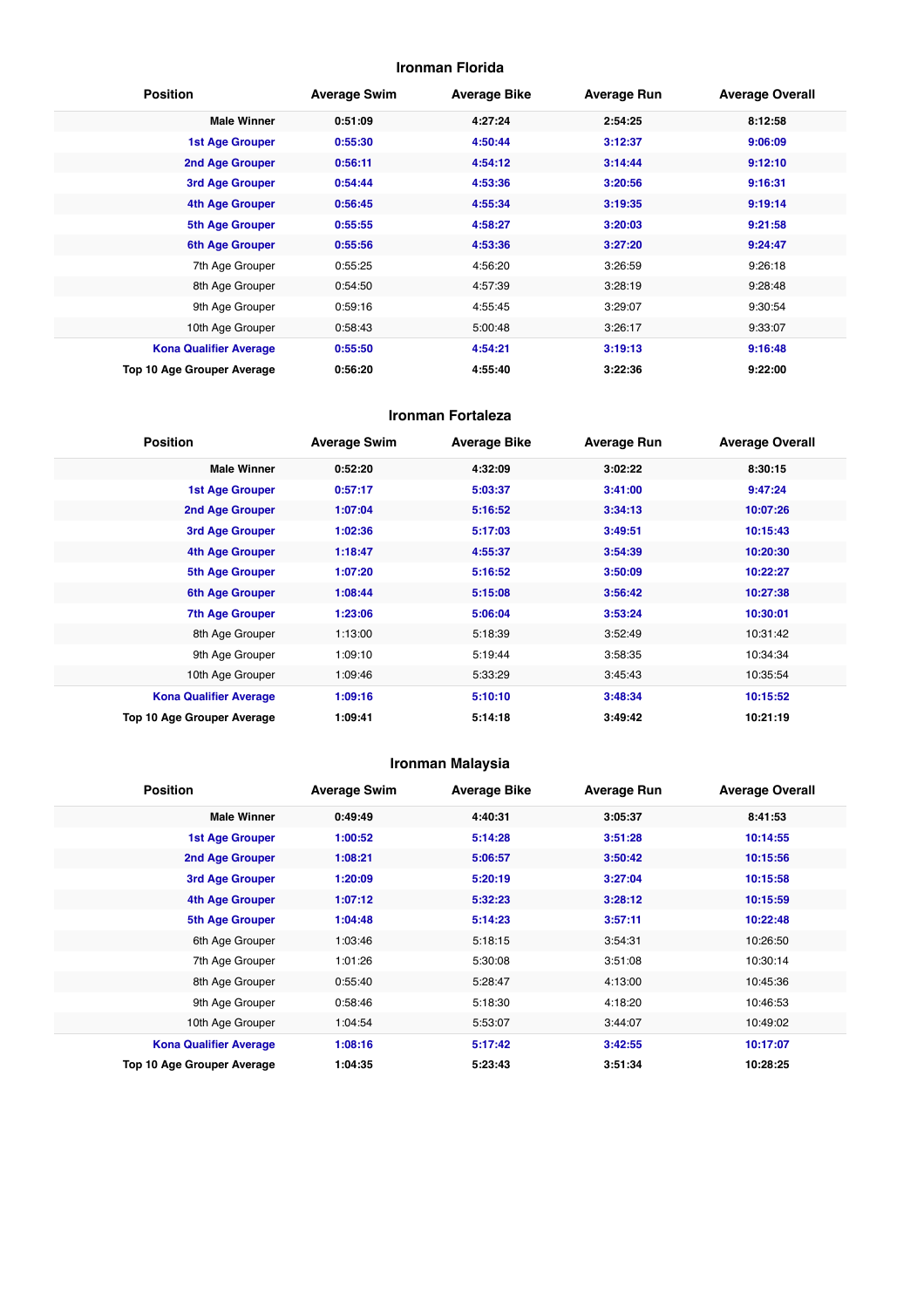#### **Ironman Arizona**

| <b>Position</b>               | <b>Average Swim</b> | <b>Average Bike</b> | <b>Average Run</b> | <b>Average Overall</b> |
|-------------------------------|---------------------|---------------------|--------------------|------------------------|
| <b>Male Winner</b>            | 0:50:41             | 4:29:35             | 2:49:35            | 8:13:52                |
| <b>1st Age Grouper</b>        | 0:59:27             | 4:56:22             | 3:18:23            | 9:20:39                |
| <b>2nd Age Grouper</b>        | 1:00:57             | 4:58:05             | 3:22:32            | 9:27:47                |
| 3rd Age Grouper               | 1:01:23             | 5:03:23             | 3:20:50            | 9:32:14                |
| 4th Age Grouper               | 1:04:14             | 5:05:35             | 3:20:50            | 9:38:15                |
| <b>5th Age Grouper</b>        | 0:59:11             | 5:05:30             | 3:30:29            | 9:42:18                |
| 6th Age Grouper               | 1:02:02             | 5:08:22             | 3:31:23            | 9:47:45                |
| 7th Age Grouper               | 1:05:16             | 5:08:38             | 3:32:03            | 9:53:09                |
| 8th Age Grouper               | 1:02:37             | 5:10:22             | 3:32:04            | 9:52:17                |
| 9th Age Grouper               | 1:08:03             | 5:08:18             | 3:32:33            | 9:55:42                |
| 10th Age Grouper              | 1:03:05             | 5:10:33             | 3:37:08            | 9:57:40                |
| <b>Kona Qualifier Average</b> | 1:01:05             | 5:02:40             | 3:22:43            | 9:33:14                |
| Top 10 Age Grouper Average    | 1:02:39             | 5:06:22             | 3:28:05            | 9:43:57                |

#### **Ironman Cozumel**

| <b>Position</b>               | <b>Average Swim</b> | <b>Average Bike</b> | <b>Average Run</b> | <b>Average Overall</b> |
|-------------------------------|---------------------|---------------------|--------------------|------------------------|
| <b>Male Winner</b>            | 0:49:06             | 4:38:56             | 2:53:19            | 8:12:56                |
| <b>1st Age Grouper</b>        | 0:52:03             | 5:08:44             | 2:47:50            | 9:08:57                |
| 2nd Age Grouper               | 1:01:16             | 4:14:49             | 3:48:31            | 9:17:30                |
| <b>3rd Age Grouper</b>        | 0:55:37             | 5:02:56             | 3:20:07            | 9:24:25                |
| 4th Age Grouper               | 0:51:58             | 5:08:01             | 3:26:13            | 9:31:59                |
| <b>5th Age Grouper</b>        | 0:55:42             | 5:12:21             | 5:32:39            | 9:39:57                |
| 6th Age Grouper               | 0:55:03             | 5:10:34             | 3:30:43            | 9:43:24                |
| 7th Age Grouper               | 0:49:43             | 5:16:04             | 3:35:24            | 9:46:39                |
| 8th Age Grouper               | 0:53:25             | 5:12:43             | 4:28:15            | 9:49:53                |
| 9th Age Grouper               | 0:58:09             | 5:07:36             | 3:38:48            | 9:51:01                |
| 10th Age Grouper              | 0:49:41             | 5:12:31             | 3:37:42            | 9:53:58                |
| <b>Kona Qualifier Average</b> | 0:55:19             | 4:57:22             | 3:47:04            | 9:24:33                |
| Top 10 Age Grouper Average    | 0:54:16             | 5:04:38             | 3:46:37            | 9:36:46                |

#### **Ironman Western Australia**

| <b>Position</b>               | <b>Average Swim</b> | <b>Average Bike</b> | <b>Average Run</b> | <b>Average Overall</b> |
|-------------------------------|---------------------|---------------------|--------------------|------------------------|
| <b>Male Winner</b>            | 0:49:56             | 4:31:17             | 2:50:16            | 8:13:36                |
| <b>1st Age Grouper</b>        | 0:58:28             | 4:51:19             | 3:08:36            | 9:01:49                |
| <b>2nd Age Grouper</b>        | 0:57:33             | 4:26:48             | 3:02:05            | 9:13:49                |
| 3rd Age Grouper               | 0:59:38             | 4:57:53             | 3:19:57            | 9:21:02                |
| <b>4th Age Grouper</b>        | 0:59:59             | 4:54:59             | 3:27:50            | 9:26:20                |
| <b>5th Age Grouper</b>        | 0:57:09             | 4:51:43             | 3:38:22            | 9:30:17                |
| 6th Age Grouper               | 0:58:53             | 5:02:19             | 3:32:02            | 9:37:20                |
| 7th Age Grouper               | 1:03:01             | 5:04:13             | 3:31:28            | 9:42:55                |
| 8th Age Grouper               | 0:59:36             | 5:04:27             | 3:39:03            | 9:46:41                |
| 9th Age Grouper               | 1:02:32             | 5:02:08             | 3:39:41            | 9:47:59                |
| 10th Age Grouper              | 1:01:04             | 4:57:15             | 3:48:35            | 9:50:44                |
| <b>Kona Qualifier Average</b> | 0:58:33             | 4:48:33             | 3:19:22            | 9:18:39                |
| Top 10 Age Grouper Average    | 0:59:47             | 4:55:18             | 3:28:46            | 9:31:54                |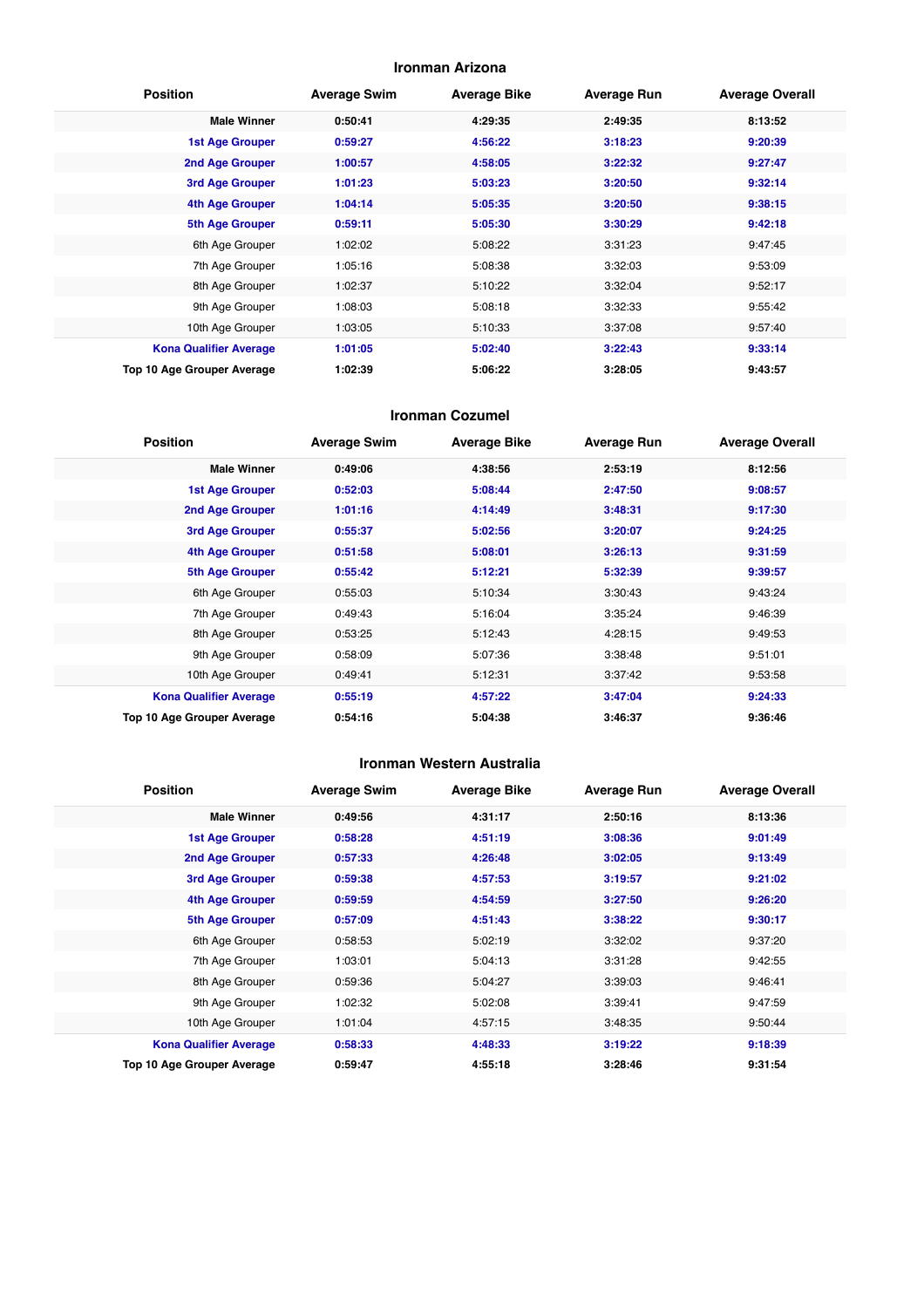#### **Ironman New Zealand**

| <b>Position</b>               | <b>Average Swim</b> | <b>Average Bike</b> | <b>Average Run</b> | <b>Average Overall</b> |
|-------------------------------|---------------------|---------------------|--------------------|------------------------|
| <b>Male Winner</b>            | 0:48:04             | 4:41:22             | 2:48:44            | 8:22:46                |
| <b>1st Age Grouper</b>        | 0:55:03             | 4:58:35             | 3:13:53            | 9:13:19                |
| <b>2nd Age Grouper</b>        | 0:54:41             | 5:06:15             | 3:20:23            | 9:27:49                |
| 3rd Age Grouper               | 0:57:24             | 5:06:08             | 3:26:33            | 9:37:25                |
| 4th Age Grouper               | 0:58:28             | 5:10:44             | 3:29:14            | 9:45:07                |
| 5th Age Grouper               | 0:57:24             | 5:13:39             | 3:32:28            | 9:50:35                |
| 6th Age Grouper               | 0:59:29             | 5:12:19             | 3:33:21            | 9:52:55                |
| 7th Age Grouper               | 1:00:20             | 5:15:10             | 3:32:33            | 9:55:47                |
| 8th Age Grouper               | 1:00:22             | 5:19:22             | 3:31:13            | 9:58:41                |
| 9th Age Grouper               | 1:00:33             | 5:21:36             | 3:31:36            | 10:01:31               |
| 10th Age Grouper              | 1:00:31             | 5:18:00             | 3:37:27            | 10:03:23               |
| <b>Kona Qualifier Average</b> | 0:56:24             | 5:05:26             | 3:22:31            | 9:30:55                |
| Top 10 Age Grouper Average    | 0:58:25             | 5:12:11             | 3:28:52            | 9:46:39                |

#### **Ironman Melbourne**

| <b>Position</b>               | <b>Average Swim</b> | <b>Average Bike</b> | <b>Average Run</b> | <b>Average Overall</b> |
|-------------------------------|---------------------|---------------------|--------------------|------------------------|
| <b>Male Winner</b>            | 0:48:36             | 4:25:06             | 2:43:51            | 8:01:05                |
| <b>1st Age Grouper</b>        | 0:51:14             | 4:47:27             | 3:01:52            | 8:44:59                |
| 2nd Age Grouper               | 0:51:37             | 4:51:20             | 2:59:44            | 8:47:40                |
| 3rd Age Grouper               | 0:57:40             | 4:42:19             | 3:11:56            | 8:56:59                |
| 4th Age Grouper               | 0:59:04             | 4:45:31             | 3:07:49            | 8:58:27                |
| 5th Age Grouper               | 0:55:11             | 4:46:40             | 3:15:43            | 9:02:36                |
| <b>6th Age Grouper</b>        | 1:00:00             | 4:48:32             | 3:11:33            | 9:06:50                |
| <b>7th Age Grouper</b>        | 0:59:24             | 4:46:39             | 3:18:27            | 9:09:56                |
| <b>8th Age Grouper</b>        | 1:01:20             | 4:49:29             | 3:15:14            | 9:11:52                |
| 9th Age Grouper               | 1:01:56             | 4:47:40             | 3:18:35            | 9:14:53                |
| 10th Age Grouper              | 1:00:36             | 4:48:44             | 3:23:46            | 9:19:09                |
| 11th Age Grouper              | 0:56:50             | 4:52:48             | 3:24:43            | 9:19:54                |
| <b>Kona Qualifier Average</b> | 0:57:43             | 4:47:55             | 3:13:35            | 9:04:50                |

#### **Ironman South Africa**

| <b>Position</b>               | <b>Average Swim</b> | <b>Average Bike</b> | <b>Average Run</b> | <b>Average Overall</b> |
|-------------------------------|---------------------|---------------------|--------------------|------------------------|
| <b>Male Winner</b>            | 0:51:32             | 4:33:27             | 2:51:49            | 8:20:46                |
| 1st Age Grouper               | 1:03:33             | 5:02:44             | 3:21:54            | 9:34:26                |
| <b>2nd Age Grouper</b>        | 1:00:47             | 5:13:19             | 3:27:47            | 9:47:54                |
| 3rd Age Grouper               | 1:02:57             | 5:13:49             | 3:30:34            | 9:53:57                |
| <b>4th Age Grouper</b>        | 1:05:34             | 5:14:04             | 3:36:21            | 10:02:31               |
| <b>5th Age Grouper</b>        | 1:06:04             | 5:21:55             | 3:33:16            | 10:07:58               |
| <b>6th Age Grouper</b>        | 1:07:42             | 5:18:15             | 3:38:52            | 10:12:00               |
| <b>7th Age Grouper</b>        | 1:07:08             | 5:20:08             | 3:42:38            | 10:17:43               |
| <b>8th Age Grouper</b>        | 1:07:15             | 5:22:53             | 3:43:48            | 10:21:18               |
| 9th Age Grouper               | 1:07:13             | 5:24:02             | 3:46:44            | 10:25:46               |
| 10th Age Grouper              | 1:07:15             | 5:25:40             | 3:48:53            | 10:28:54               |
| 11th Age Grouper              | 1:06:15             | 5:23:53             | 3:54:05            | 10:31:28               |
| <b>Kona Qualifier Average</b> | 1:05:37             | 5:18:15             | 3:38:37            | 10:09:27               |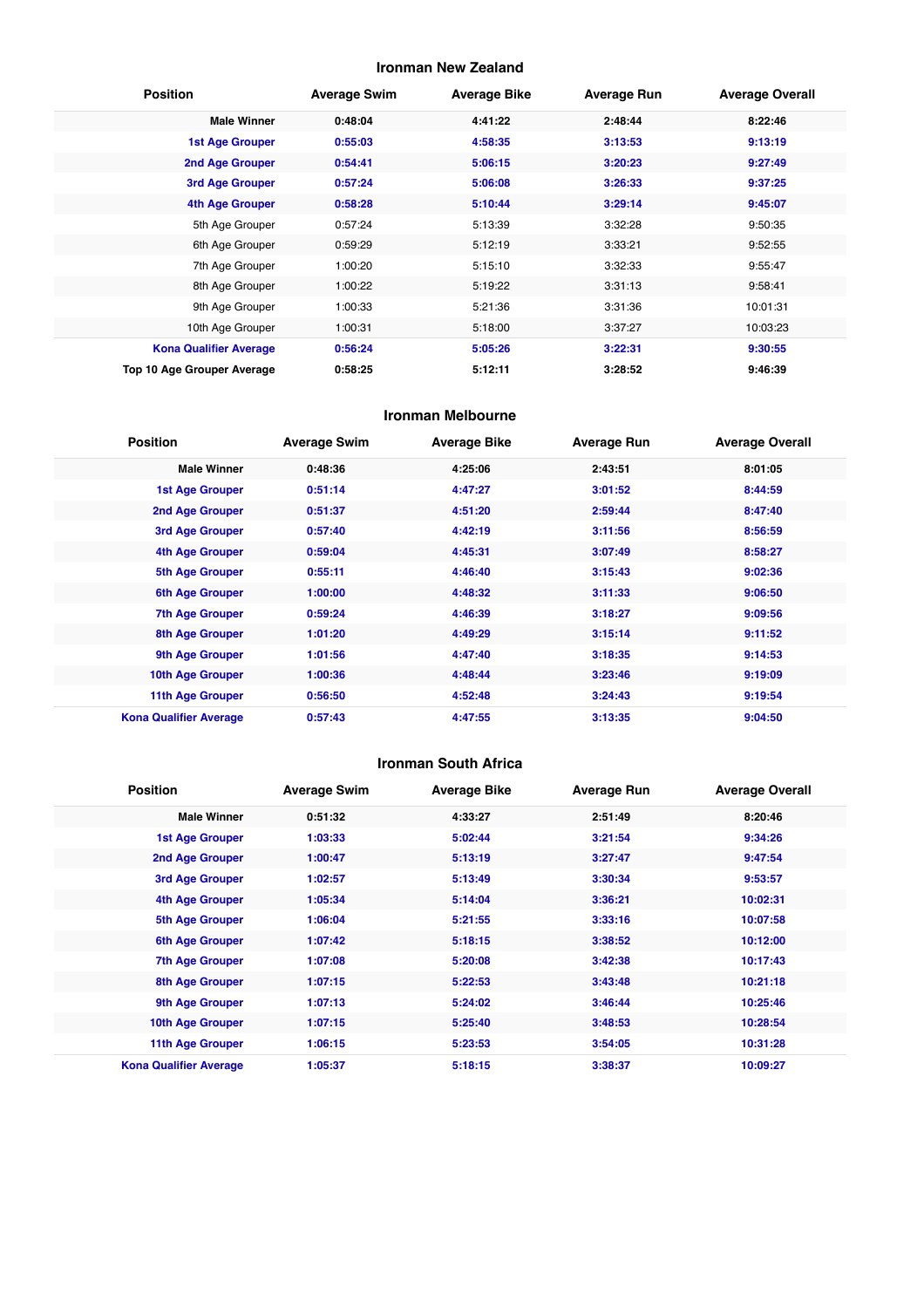#### **Ironman Australia**

| <b>Position</b>               | <b>Average Swim</b> | <b>Average Bike</b> | <b>Average Run</b> | <b>Average Overall</b> |
|-------------------------------|---------------------|---------------------|--------------------|------------------------|
| <b>Male Winner</b>            | 0:47:37             | 4:43:01             | 2:54:15            | 8:27:01                |
| <b>1st Age Grouper</b>        | 0:54:47             | 5:05:30             | 3:11:51            | 9:14:46                |
| <b>2nd Age Grouper</b>        | 0:56:37             | 5:06:43             | 3:18:23            | 9:25:12                |
| 3rd Age Grouper               | 0:55:02             | 5:10:36             | 3:22:48            | 9:31:46                |
| 4th Age Grouper               | 0:55:45             | 5:12:21             | 3:23:38            | 9:35:13                |
| 5th Age Grouper               | 0:56:19             | 5:11:09             | 3:29:06            | 9:39:40                |
| 6th Age Grouper               | 0:56:06             | 5:13:23             | 3:30:38            | 9:43:30                |
| 7th Age Grouper               | 0:58:39             | 5:14:04             | 3:30:51            | 9:46:58                |
| 8th Age Grouper               | 0:57:43             | 5:11:56             | 3:36:17            | 9:49:33                |
| 9th Age Grouper               | 0:59:17             | 4:49:19             | 4:05:10            | 9:51:49                |
| 10th Age Grouper              | 0:59:35             | 5:16:46             | 3:34:15            | 9:54:17                |
| <b>Kona Qualifier Average</b> | 0:55:33             | 5:08:48             | 3:19:10            | 9:26:44                |
| Top 10 Age Grouper Average    | 0:56:59             | 5:09:11             | 3:30:18            | 9:39:16                |

#### **Ironman Texas**

| <b>Position</b>               | <b>Average Swim</b> | <b>Average Bike</b> | <b>Average Run</b> | <b>Average Overall</b> |
|-------------------------------|---------------------|---------------------|--------------------|------------------------|
| <b>Male Winner</b>            | 0:52:11             | 4:25:50             | 2:49:28            | 8:12:10                |
| <b>1st Age Grouper</b>        | 1:01:43             | 4:56:27             | 3:19:06            | 9:23:00                |
| 2nd Age Grouper               | 1:04:44             | 4:54:04             | 3:22:28            | 9:28:24                |
| 3rd Age Grouper               | 1:04:00             | 5:01:55             | 3:22:39            | 9:36:09                |
| 4th Age Grouper               | 1:07:59             | 4:56:27             | 3:27:57            | 9:39:21                |
| <b>5th Age Grouper</b>        | 1:06:32             | 5:00:17             | 3:30:37            | 9:44:46                |
| 6th Age Grouper               | 1:08:53             | 4:57:33             | 3:35:54            | 9:49:44                |
| <b>7th Age Grouper</b>        | 1:08:39             | 4:54:55             | 3:42:45            | 9:54:12                |
| 8th Age Grouper               | 1:05:59             | 5:04:57             | 3:41:43            | 10:00:18               |
| 9th Age Grouper               | 1:05:11             | 5:12:39             | 3:38:26            | 10:03:47               |
| 10th Age Grouper              | 1:07:39             | 5:04:00             | 3:48:07            | 10:07:28               |
| <b>Kona Qualifier Average</b> | 1:05:58             | 4:59:55             | 3:31:17            | 9:44:25                |
| Top 10 Age Grouper Average    | 1:06:08             | 5:00:19             | 3:32:58            | 9:46:43                |

#### **Ironman Lanzarote**

| <b>Position</b>               | <b>Average Swim</b> | <b>Average Bike</b> | <b>Average Run</b> | <b>Average Overall</b> |
|-------------------------------|---------------------|---------------------|--------------------|------------------------|
| <b>Male Winner</b>            | 0:49:28             | 4:57:52             | 2:53:31            | 8:46:42                |
| <b>1st Age Grouper</b>        | 0:56:53             | 5:21:22             | 3:14:02            | 9:40:06                |
| <b>2nd Age Grouper</b>        | 0:58:03             | 5:24:38             | 3:17:00            | 9:47:39                |
| 3rd Age Grouper               | 0:59:41             | 5:28:51             | 3:14:47            | 9:51:17                |
| 4th Age Grouper               | 0:59:22             | 5:29:03             | 3:19:22            | 9:56:38                |
| <b>5th Age Grouper</b>        | 0:59:10             | 5:27:51             | 3:23:53            | 9:59:33                |
| 6th Age Grouper               | 0:59:33             | 5:35:17             | 3:20:30            | 10:03:53               |
| 7th Age Grouper               | 0:58:34             | 5:40:19             | 3:18:39            | 10:06:28               |
| 8th Age Grouper               | 0:59:57             | 5:35:23             | 3:24:15            | 10:08:01               |
| 9th Age Grouper               | 0:58:59             | 5:38:40             | 3:25:39            | 10:12:02               |
| 10th Age Grouper              | 1:02:49             | 5:38:48             | 3:24:08            | 10:15:23               |
| <b>Kona Qualifier Average</b> | 0:58:38             | 5:26:21             | 3:17:49            | 9:51:03                |
| Top 10 Age Grouper Average    | 0:59:18             | 5:32:01             | 3:20:13            | 10:00:06               |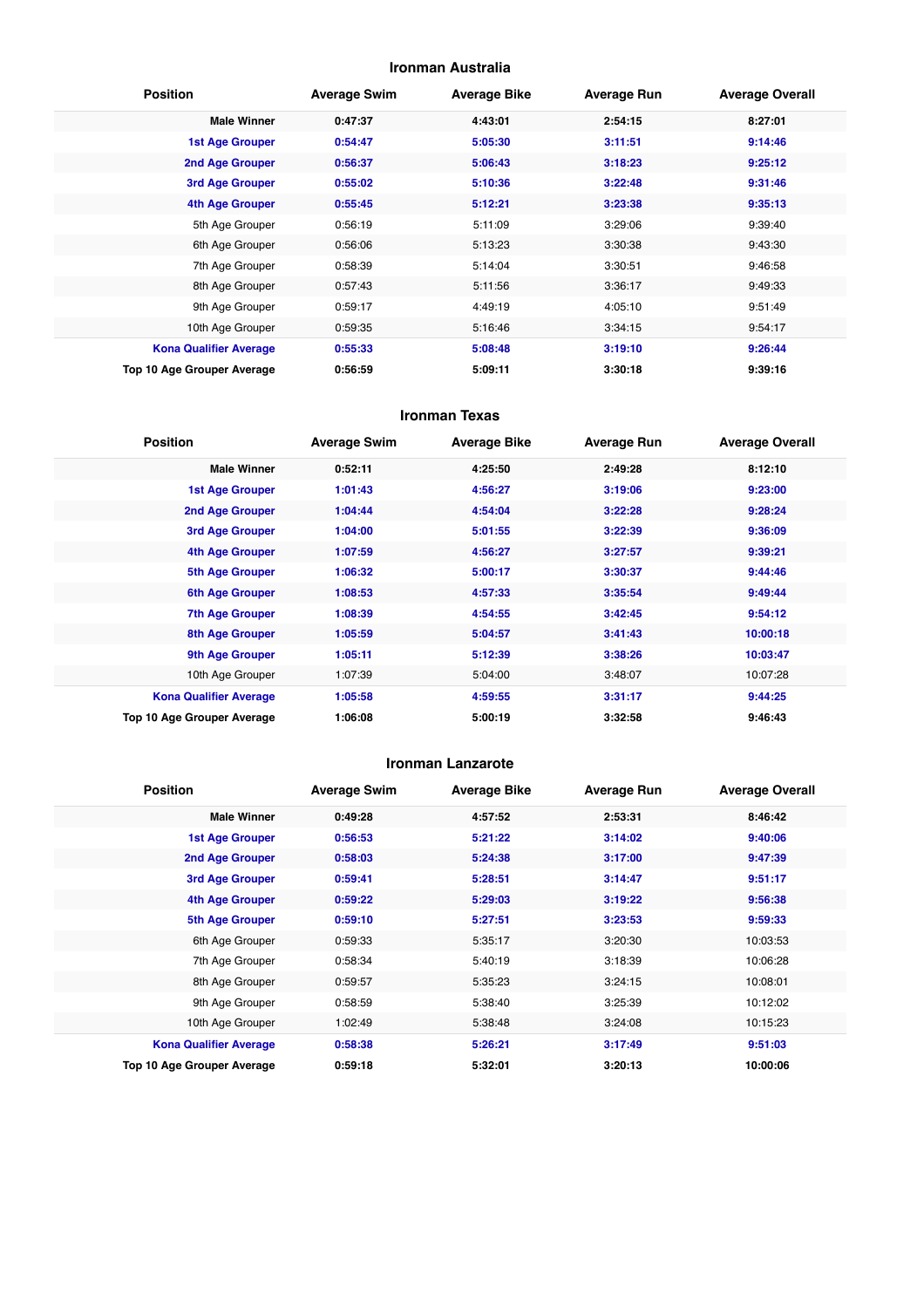#### **Ironman Brazil**

| <b>Position</b>               | <b>Average Swim</b> | <b>Average Bike</b> | <b>Average Run</b> | <b>Average Overall</b> |
|-------------------------------|---------------------|---------------------|--------------------|------------------------|
| <b>Male Winner</b>            | 0:49:05             | 4:25:58             | 2:54:46            | 8:36:37                |
| <b>1st Age Grouper</b>        | 0:58:15             | 4:27:18             | 2:54:16            | 9:36:06                |
| 2nd Age Grouper               | 0:56:46             | 4:29:19             | 3:01:13            | 9:43:48                |
| 3rd Age Grouper               | 0:58:54             | 4:32:58             | 3:01:13            | 9:49:26                |
| 4th Age Grouper               | 0:52:28             | 4:07:43             | 2:44:38            | 9:55:59                |
| 5th Age Grouper               | 0:56:52             | 4:36:03             | 3:02:42            | 9:58:35                |
| <b>6th Age Grouper</b>        | 1:01:35             | 4:34:49             | 3:09:41            | 10:02:23               |
| <b>7th Age Grouper</b>        | 1:02:17             | 4:37:47             | 3:48:49            | 10:05:45               |
| <b>8th Age Grouper</b>        | 1:06:27             | 4:37:12             | 3:06:54            | 10:07:49               |
| 9th Age Grouper               | 1:00:47             | 4:37:13             | 3:15:24            | 10:10:34               |
| 10th Age Grouper              | 1:03:08             | 3:35:00             | 3:36:19            | 10:13:07               |
| 11th Age Grouper              | 1:02:31             | 4:09:31             | 2:55:35            | 10:14:20               |
| 12th Age Grouper              | 1:02:29             | 4:39:11             | 3:16:56            | 10:17:35               |
| <b>Kona Qualifier Average</b> | 1:00:12             | 4:25:20             | 3:09:28            | 10:01:17               |

#### **Ironman France**

| <b>Position</b>               | <b>Average Swim</b> | <b>Average Bike</b> | <b>Average Run</b> | <b>Average Overall</b> |
|-------------------------------|---------------------|---------------------|--------------------|------------------------|
| <b>Male Winner</b>            | 0:50:18             | 4:46:51             | 2:48:07            | 8:30:38                |
| <b>1st Age Grouper</b>        | 1:01:05             | 5:09:52             | 3:06:57            | 9:25:44                |
| 2nd Age Grouper               | 0:57:56             | 5:13:46             | 3:14:44            | 9:34:13                |
| 3rd Age Grouper               | 0:58:39             | 5:17:51             | 3:16:45            | 9:41:05                |
| <b>4th Age Grouper</b>        | 0:59:59             | 5:16:04             | 3:19:47            | 9:43:51                |
| 5th Age Grouper               | 1:02:48             | 5:19:10             | 3:16:16            | 9:47:38                |
| 6th Age Grouper               | 1:01:56             | 5:19:06             | 3:22:53            | 9:53:18                |
| 7th Age Grouper               | 1:00:56             | 5:20:26             | 3:24:28            | 9:54:53                |
| 8th Age Grouper               | 1:00:44             | 5:23:50             | 3:23:46            | 9:58:03                |
| 9th Age Grouper               | 1:01:41             | 5:22:30             | 3:28:10            | 10:01:09               |
| 10th Age Grouper              | 1:02:38             | 5:24:00             | 3:28:00            | 10:03:14               |
| <b>Kona Qualifier Average</b> | 1:00:24             | 5:15:58             | 3:16:13            | 9:40:58                |
| Top 10 Age Grouper Average    | 1:00:50             | 5:18:39             | 3:20:10            | 9:48:19                |

#### **Ironman Cairns**

| <b>Position</b>               | <b>Average Swim</b> | <b>Average Bike</b> | <b>Average Run</b> | <b>Average Overall</b> |
|-------------------------------|---------------------|---------------------|--------------------|------------------------|
| <b>Male Winner</b>            | 0:50:04             | 4:30:34             | 2:53:07            | 8:17:45                |
| <b>1st Age Grouper</b>        | 0:58:05             | 4:53:39             | 3:22:29            | 9:19:55                |
| 2nd Age Grouper               | 0:58:18             | 4:56:36             | 3:23:58            | 9:27:03                |
| 3rd Age Grouper               | 1:05:10             | 5:03:52             | 3:21:26            | 9:36:35                |
| <b>4th Age Grouper</b>        | 1:01:02             | 5:08:32             | 3:25:27            | 9:42:14                |
| 5th Age Grouper               | 1:04:02             | 4:58:05             | 3:35:40            | 9:43:56                |
| 6th Age Grouper               | 1:03:48             | 4:59:46             | 3:36:36            | 9:46:23                |
| 7th Age Grouper               | 0:57:39             | 5:08:02             | 3:37:13            | 9:48:55                |
| 8th Age Grouper               | 0:59:55             | 5:11:58             | 3:35:28            | 9:55:16                |
| 9th Age Grouper               | 1:00:59             | 5:20:15             | 3:32:34            | 10:02:06               |
| 10th Age Grouper              | 1:06:05             | 5:11:51             | 3:37:51            | 10:05:11               |
| <b>Kona Qualifier Average</b> | 1:00:39             | 5:00:39             | 3:23:20            | 9:31:27                |
| Top 10 Age Grouper Average    | 1:01:30             | 5:05:15             | 3:30:52            | 9:44:45                |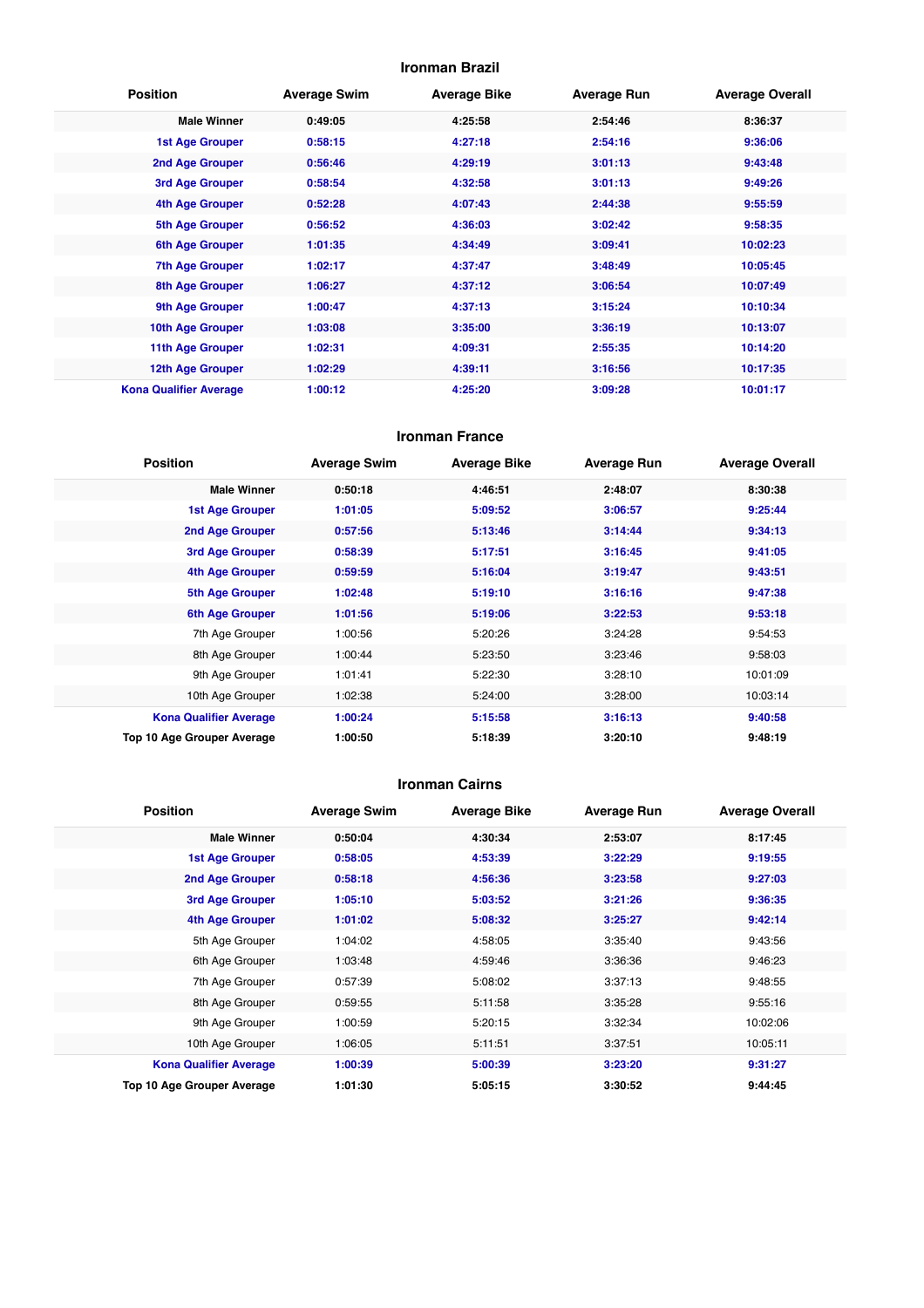#### **Ironman Austria**

| <b>Position</b>               | <b>Average Swim</b> | <b>Average Bike</b> | <b>Average Run</b> | <b>Average Overall</b> |
|-------------------------------|---------------------|---------------------|--------------------|------------------------|
| <b>Male Winner</b>            | 0:47:35             | 4:22:02             | 2:46:46            | 8:00:21                |
| <b>1st Age Grouper</b>        | 0:58:33             | 4:45:25             | 3:06:21            | 8:56:04                |
| 2nd Age Grouper               | 0:59:30             | 4:50:03             | 3:06:22            | 9:02:13                |
| 3rd Age Grouper               | 0:57:45             | 4:23:31             | 3:13:35            | 9:08:35                |
| 4th Age Grouper               | 0:58:23             | 4:53:19             | 3:15:30            | 9:13:35                |
| 5th Age Grouper               | 0:59:08             | 4:56:14             | 3:13:55            | 9:16:31                |
| 6th Age Grouper               | 1:00:09             | 4:53:49             | 3:17:23            | 9:18:15                |
| 7th Age Grouper               | 1:01:02             | 4:56:25             | 3:15:38            | 9:20:29                |
| 8th Age Grouper               | 1:05:08             | 4:52:35             | 3:18:23            | 9:22:58                |
| 9th Age Grouper               | 1:03:27             | 4:55:52             | 3:19:12            | 9:25:19                |
| 10th Age Grouper              | 1:02:52             | 4:55:57             | 3:22:04            | 9:27:36                |
| <b>Kona Qualifier Average</b> | 0:58:40             | 4:45:42             | 3:11:09            | 9:07:24                |
| Top 10 Age Grouper Average    | 1:00:36             | 4:50:19             | 3:14:50            | 9:15:09                |

#### **Ironman Frankfurt**

| <b>Position</b>               | <b>Average Swim</b> | <b>Average Bike</b> | <b>Average Run</b> | <b>Average Overall</b> |
|-------------------------------|---------------------|---------------------|--------------------|------------------------|
| <b>Male Winner</b>            | 0:47:34             | 4:23:50             | 2:50:18            | 8:05:14                |
| <b>1st Age Grouper</b>        | 0:59:08             | 4:50:56             | 2:50:55            | 9:02:17                |
| <b>2nd Age Grouper</b>        | 0:58:18             | 4:54:11             | 2:51:25            | 9:09:18                |
| 3rd Age Grouper               | 1:00:34             | 4:52:35             | 3:16:05            | 9:14:00                |
| 4th Age Grouper               | 1:00:05             | 4:57:20             | 2:59:14            | 9:18:11                |
| 5th Age Grouper               | 0:59:40             | 4:58:36             | 3:02:32            | 9:22:48                |
| <b>6th Age Grouper</b>        | 0:59:29             | 4:56:53             | 3:42:41            | 9:24:39                |
| <b>7th Age Grouper</b>        | 1:00:44             | 4:32:40             | 4:00:07            | 9:27:04                |
| <b>8th Age Grouper</b>        | 0:59:42             | 5:02:59             | 3:02:18            | 9:28:28                |
| 9th Age Grouper               | 1:01:32             | 5:03:44             | 2:47:34            | 9:30:03                |
| 10th Age Grouper              | 1:01:39             | 5:01:48             | 3:04:10            | 9:31:13                |
| 11th Age Grouper              | 1:03:52             | 4:58:46             | 3:22:16            | 9:32:53                |
| <b>Kona Qualifier Average</b> | 1:00:26             | 4:55:30             | 3:10:51            | 9:21:54                |

#### **Ironman UK**

| <b>Position</b>               | <b>Average Swim</b> | <b>Average Bike</b> | <b>Average Run</b> | <b>Average Overall</b> |
|-------------------------------|---------------------|---------------------|--------------------|------------------------|
| <b>Male Winner</b>            | 0:47:06             | 4:58:56             | 2:53:37            | 8:43:35                |
| <b>1st Age Grouper</b>        | 1:01:04             | 5:27:14             | 3:13:31            | 9:48:04                |
| <b>2nd Age Grouper</b>        | 0:59:43             | 5:32:02             | 3:21:50            | 10:00:40               |
| 3rd Age Grouper               | 1:03:29             | 5:30:52             | 3:28:32            | 10:09:45               |
| 4th Age Grouper               | 1:03:33             | 5:42:44             | 3:23:19            | 10:16:23               |
| 5th Age Grouper               | 1:04:55             | 5:47:51             | 3:19:53            | 10:20:10               |
| 6th Age Grouper               | 1:02:58             | 5:46:56             | 3:25:33            | 10:22:48               |
| 7th Age Grouper               | 1:05:49             | 5:40:01             | 3:31:48            | 10:25:08               |
| 8th Age Grouper               | 1:05:45             | 5:47:00             | 3:27:33            | 10:28:15               |
| 9th Age Grouper               | 1:03:42             | 5:01:33             | 4:24:26            | 10:30:40               |
| 10th Age Grouper              | 1:04:27             | 5:45:22             | 3:35:38            | 10:33:54               |
| <b>Kona Qualifier Average</b> | 1:02:33             | 5:36:09             | 3:21:25            | 10:07:00               |
| Top 10 Age Grouper Average    | 1:03:33             | 5:36:09             | 3:31:12            | 10:17:35               |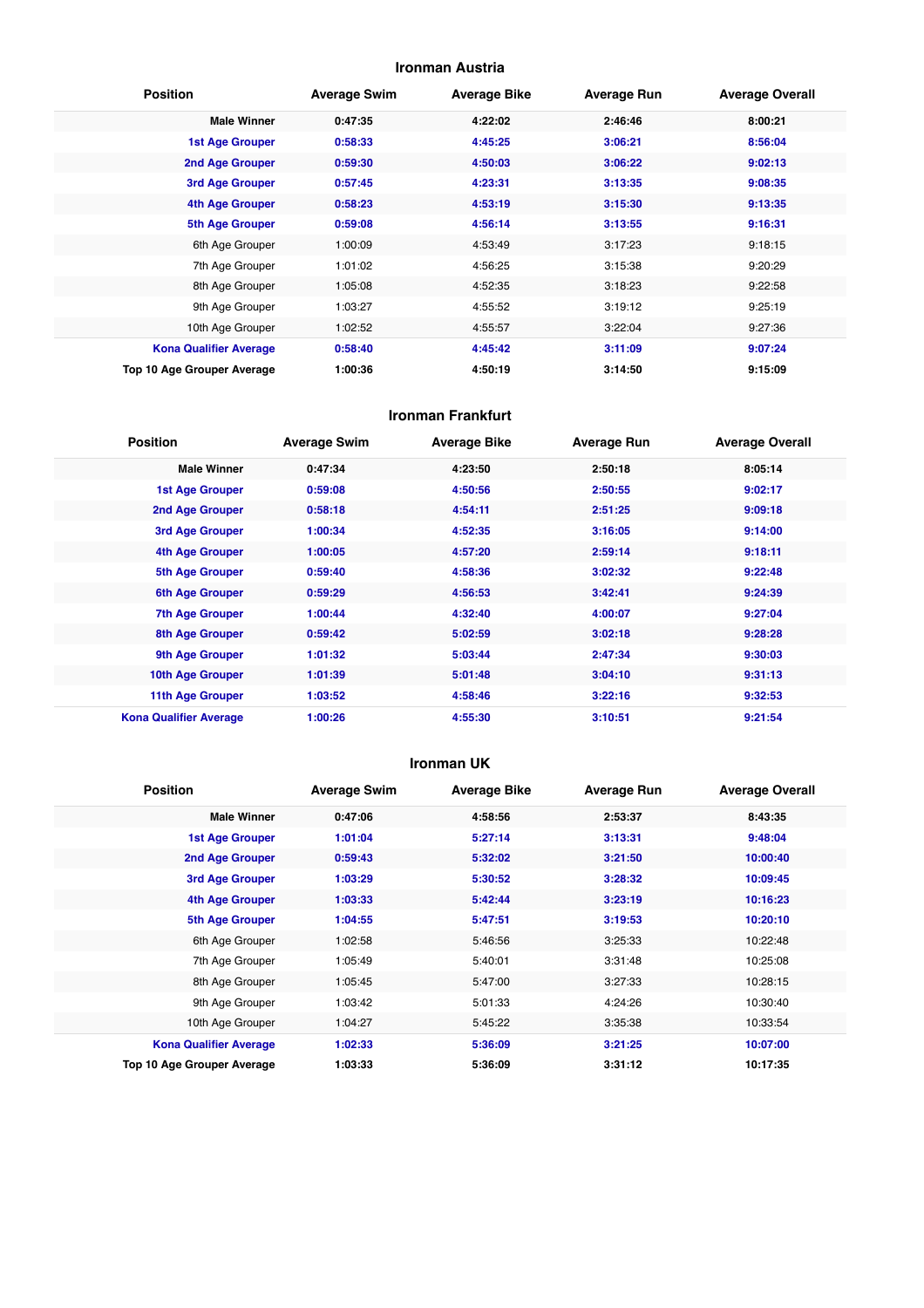#### **Ironman Lake Placid**

| <b>Position</b>               | <b>Average Swim</b> | <b>Average Bike</b> | <b>Average Run</b> | <b>Average Overall</b> |
|-------------------------------|---------------------|---------------------|--------------------|------------------------|
| <b>Male Winner</b>            | 0:50:43             | 4:50:15             | 2:57:23            | 8:43:34                |
| <b>1st Age Grouper</b>        | 0:56:48             | 5:12:18             | 3:17:22            | 9:35:43                |
| <b>2nd Age Grouper</b>        | 0:57:56             | 5:17:44             | 3:20:32            | 9:46:05                |
| 3rd Age Grouper               | 1:00:10             | 5:18:56             | 3:23:48            | 9:52:26                |
| 4th Age Grouper               | 0:58:28             | 5:25:31             | 3:20:55            | 9:55:37                |
| 5th Age Grouper               | 0:58:33             | 5:22:37             | 3:27:55            | 9:58:43                |
| 6th Age Grouper               | 0:56:26             | 5:29:31             | 3:25:39            | 10:01:44               |
| 7th Age Grouper               | 0:56:14             | 5:29:43             | 3:27:27            | 10:03:25               |
| 8th Age Grouper               | 0:59:41             | 5:27:20             | 3:27:56            | 10:05:39               |
| 9th Age Grouper               | 0:57:39             | 5:26:41             | 3:33:55            | 10:08:23               |
| 10th Age Grouper              | 0:57:16             | 5:29:47             | 3:34:00            | 10:11:26               |
| <b>Kona Qualifier Average</b> | 0:58:18             | 5:16:19             | 3:20:34            | 9:44:44                |
| Top 10 Age Grouper Average    | 0:57:55             | 5:24:01             | 3:25:57            | 9:57:55                |

#### **Ironman Switzerland**

| <b>Position</b>               | <b>Average Swim</b> | <b>Average Bike</b> | <b>Average Run</b> | <b>Average Overall</b> |
|-------------------------------|---------------------|---------------------|--------------------|------------------------|
| <b>Male Winner</b>            | 0:53:56             | 4:32:06             | 2:53:03            | 8:21:35                |
| <b>1st Age Grouper</b>        | 1:04:05             | 4:59:08             | 3:13:01            | 9:21:01                |
| 2nd Age Grouper               | 1:00:34             | 4:38:00             | 3:16:54            | 9:25:28                |
| 3rd Age Grouper               | 1:05:28             | 5:02:47             | 3:17:01            | 9:29:51                |
| 4th Age Grouper               | 1:03:33             | 5:02:38             | 3:22:22            | 9:32:57                |
| <b>5th Age Grouper</b>        | 1:04:37             | 5:04:27             | 3:23:09            | 9:36:33                |
| 6th Age Grouper               | 1:02:37             | 5:06:51             | 3:24:50            | 9:38:59                |
| 7th Age Grouper               | 1:06:18             | 5:07:38             | 3:22:40            | 9:41:27                |
| 8th Age Grouper               | 1:06:02             | 5:11:19             | 3:22:24            | 9:44:14                |
| 9th Age Grouper               | 1:03:08             | 5:10:59             | 3:26:37            | 9:45:15                |
| 10th Age Grouper              | 1:05:30             | 5:10:58             | 3:26:25            | 9:48:16                |
| <b>Kona Qualifier Average</b> | 1:03:39             | 4:57:24             | 3:18:29            | 9:29:10                |
| Top 10 Age Grouper Average    | 1:04:11             | 5:03:28             | 3:21:32            | 9:36:24                |

#### **Ironman Canada**

| <b>Position</b>               | <b>Average Swim</b> | <b>Average Bike</b> | <b>Average Run</b> | <b>Average Overall</b> |
|-------------------------------|---------------------|---------------------|--------------------|------------------------|
| <b>Male Winner</b>            | 0:52:06             | 4:41:41             | 2:55:55            | 8:33:11                |
| <b>1st Age Grouper</b>        | 1:02:26             | 5:20:42             | 3:02:31            | 9:33:43                |
| 2nd Age Grouper               | 1:00:55             | 5:16:40             | 3:22:25            | 9:45:43                |
| 3rd Age Grouper               | 1:01:25             | 5:16:49             | 3:27:13            | 9:51:52                |
| 4th Age Grouper               | 1:04:45             | 5:21:00             | 3:21:59            | 9:54:52                |
| 5th Age Grouper               | 1:04:32             | 5:15:52             | 3:30:46            | 9:57:04                |
| 6th Age Grouper               | 1:02:26             | 5:20:24             | 3:31:25            | 10:00:27               |
| 7th Age Grouper               | 1:02:14             | 5:20:19             | 3:33:57            | 10:03:13               |
| 8th Age Grouper               | 1:04:13             | 5:21:09             | 3:33:24            | 10:05:32               |
| 9th Age Grouper               | 1:04:05             | 5:22:18             | 3:33:35            | 10:07:05               |
| 10th Age Grouper              | 1:05:14             | 5:18:10             | 3:39:22            | 10:09:43               |
| <b>Kona Qualifier Average</b> | 1:02:23             | 5:18:48             | 3:18:32            | 9:46:32                |
| Top 10 Age Grouper Average    | 1:03:13             | 5:19:20             | 3:27:40            | 9:56:55                |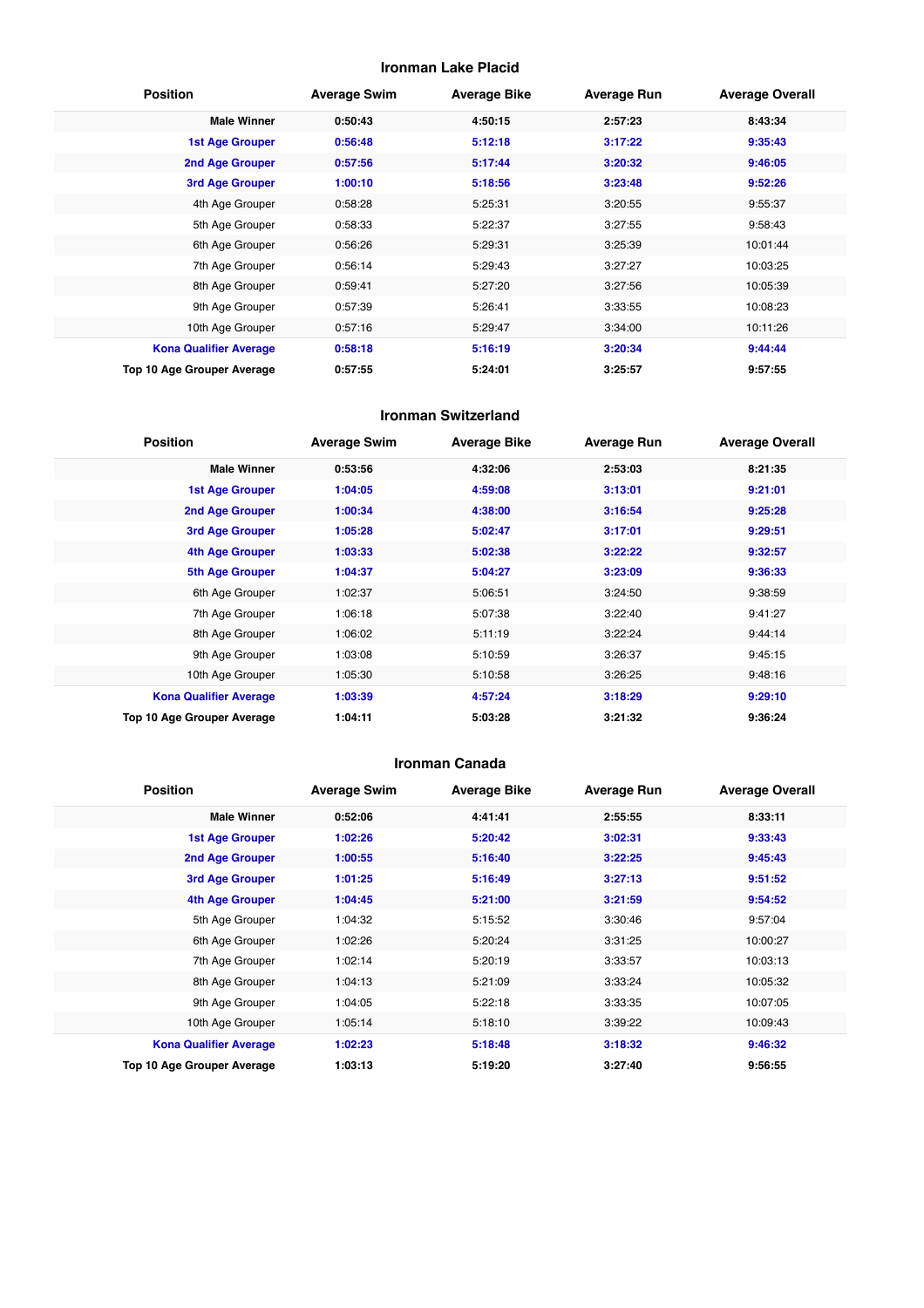#### **Ironman Maastricht-Limburg**

| <b>Position</b>               | <b>Average Swim</b> | <b>Average Bike</b> | <b>Average Run</b> | <b>Average Overall</b> |
|-------------------------------|---------------------|---------------------|--------------------|------------------------|
| <b>Male Winner</b>            | 0:46:22             | 4:43:33             | 2:51:59            | 8:27:18                |
| <b>1st Age Grouper</b>        | 0:56:53             | 5:11:31             | 3:12:04            | 9:28:53                |
| 2nd Age Grouper               | 0:56:46             | 4:56:37             | 3:43:19            | 9:45:12                |
| 3rd Age Grouper               | 1:01:58             | 5:12:03             | 3:24:49            | 9:47:02                |
| 4th Age Grouper               | 0:57:10             | 5:22:21             | 3:25:11            | 9:51:22                |
| <b>5th Age Grouper</b>        | 0:57:35             | 5:31:36             | 3:17:23            | 9:54:22                |
| 6th Age Grouper               | 1:01:00             | 5:20:36             | 3:26:36            | 9:57:06                |
| 7th Age Grouper               | 0:58:45             | 5:15:53             | 3:43:18            | 10:05:09               |
| 8th Age Grouper               | 1:00:56             | 5:21:05             | 3:34:55            | 10:05:38               |
| 9th Age Grouper               | 1:12:39             | 5:18:18             | 3:22:14            | 10:07:53               |
| 10th Age Grouper              | 1:02:58             | 5:25:52             | 3:38:55            | 10:18:16               |
| <b>Kona Qualifier Average</b> | 0:58:04             | 5:14:49             | 3:24:33            | 9:45:22                |
| Top 10 Age Grouper Average    | 1:00:40             | 5:17:35             | 3:28:52            | 9:56:05                |

#### **Ironman Boulder**

| <b>Position</b>               | <b>Average Swim</b> | <b>Average Bike</b> | <b>Average Run</b> | <b>Average Overall</b> |
|-------------------------------|---------------------|---------------------|--------------------|------------------------|
| <b>Male Winner</b>            | 0:55:43             | 4:27:22             | 3:03:06            | 8:32:53                |
| <b>1st Age Grouper</b>        | 1:06:51             | 4:52:25             | 3:25:17            | 9:34:02                |
| 2nd Age Grouper               | 1:07:40             | 4:53:37             | 3:32:45            | 9:43:34                |
| 3rd Age Grouper               | 1:18:22             | 4:53:29             | 3:30:16            | 9:52:30                |
| 4th Age Grouper               | 1:12:27             | 4:50:45             | 3:43:10            | 9:54:24                |
| 5th Age Grouper               | 1:09:15             | 5:00:55             | 3:36:39            | 9:57:00                |
| 6th Age Grouper               | 1:13:36             | 4:41:29             | 3:55:45            | 10:01:49               |
| 7th Age Grouper               | 1:05:57             | 4:58:30             | 3:50:19            | 10:04:28               |
| 8th Age Grouper               | 1:09:20             | 5:09:43             | 3:41:20            | 10:09:58               |
| 9th Age Grouper               | 1:04:31             | 5:17:27             | 3:43:57            | 10:16:19               |
| 10th Age Grouper              | 1:11:50             | 5:05:38             | 3:51:52            | 10:19:11               |
| <b>Kona Qualifier Average</b> | 1:10:57             | 4:53:10             | 3:29:26            | 9:43:22                |
| Top 10 Age Grouper Average    | 1:09:59             | 4:58:24             | 3:41:08            | 9:59:19                |

#### **Ironman Sweden**

| <b>Position</b>               | <b>Average Swim</b> | <b>Average Bike</b> | <b>Average Run</b> | <b>Average Overall</b> |
|-------------------------------|---------------------|---------------------|--------------------|------------------------|
| <b>Male Winner</b>            | 0:49:39             | 4:29:16             | 2:49:12            | 8:11:09                |
| 1st Age Grouper               | 1:01:12             | 4:49:29             | 3:08:51            | 9:04:29                |
| 2nd Age Grouper               | 1:01:59             | 4:51:04             | 3:12:01            | 9:09:46                |
| 3rd Age Grouper               | 1:00:07             | 4:51:59             | 3:17:55            | 9:15:00                |
| 4th Age Grouper               | 1:03:29             | 4:56:12             | 3:17:33            | 9:22:26                |
| 5th Age Grouper               | 1:05:55             | 4:58:38             | 3:14:59            | 9:24:43                |
| 6th Age Grouper               | 1:05:27             | 5:01:12             | 3:17:23            | 9:28:47                |
| 7th Age Grouper               | 0:58:32             | 5:01:12             | 3:25:32            | 9:31:07                |
| 8th Age Grouper               | 1:05:29             | 4:59:53             | 3:23:03            | 9:33:47                |
| 9th Age Grouper               | 1:03:51             | 4:53:09             | 3:33:22            | 9:36:15                |
| 10th Age Grouper              | 1:06:14             | 4:57:29             | 3:29:28            | 9:39:50                |
| <b>Kona Qualifier Average</b> | 1:02:32             | 4:53:28             | 3:14:16            | 9:15:17                |
| Top 10 Age Grouper Average    | 1:03:13             | 4:56:02             | 3:20:00            | 9:24:37                |